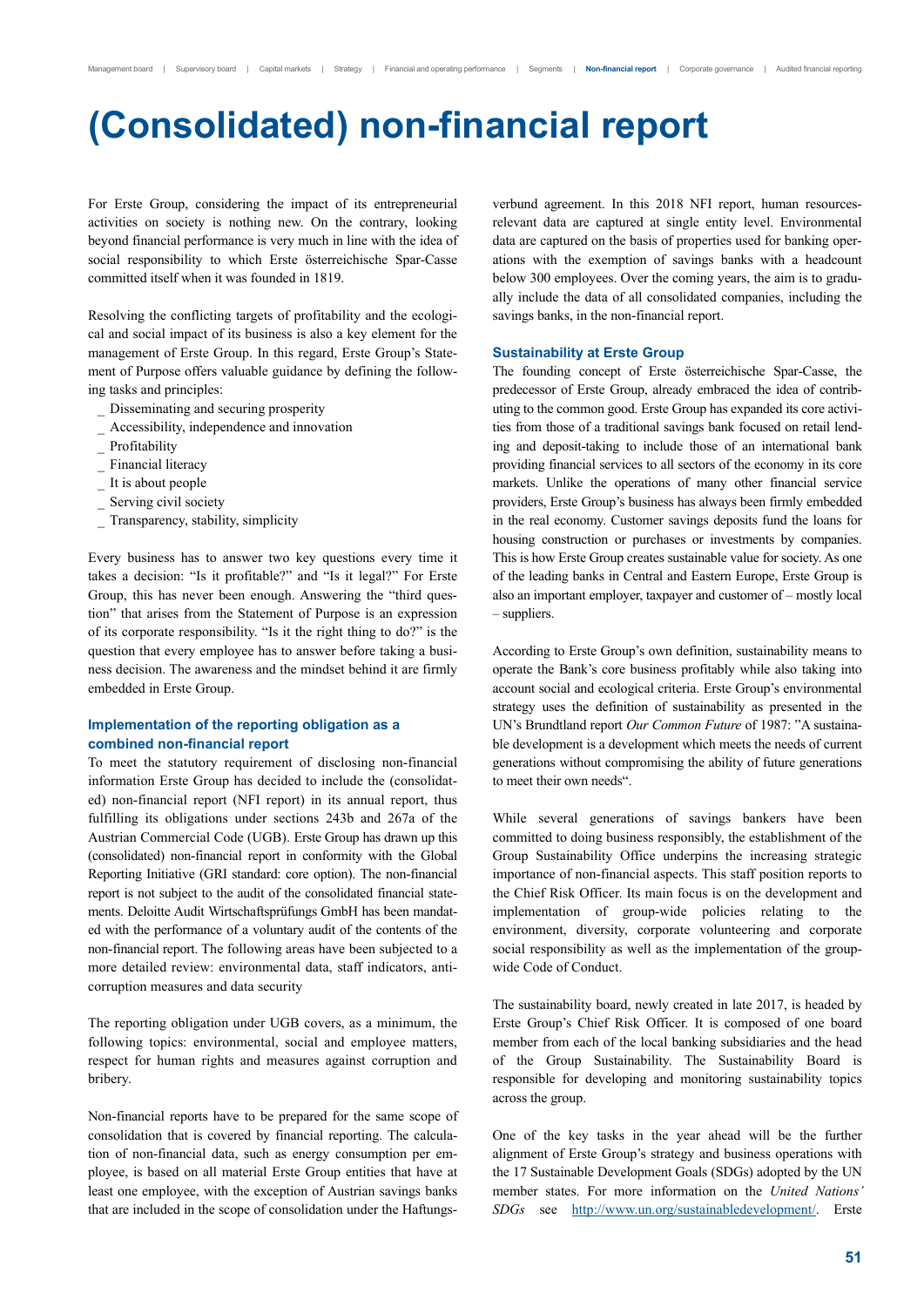Group's materiality table highlights the SDGs that are being supported.

In principle, Este Group supports all SDGs. Given its regional footprint and business model, Erste Group is in fact able to make notable contributions to the achievement of the following SDGs:

- No poverty (SDG 1)
- Good health and well-being (SDG 3)
- \_ Quality education (SDG 4)
- Gender equality (SDG 5)
- Decent work and economic growth (SDG 8)
- Reducing inequalities (SDG 10)
- Sustainable cities and communities (SDG 11)
- Climate action (SDG 13)
- Partnerships for the goals (SDG 17).

# **MATERIALITY ANALYSIS**

The starting point of non-financial reporting is a materiality analysis to identify those material topics that have relevant social and economic impacts from Erste Group's point of view and from environmental and societal perspectives. These matters were identified as a result of in-house discussions, partly in consultation with stakeholders that are relevant to Erste Group: employees, customers, management (supervisory board, management board), investors and authorities/supervisors/policy-makers.

The current report is based on the most recent evaluation of the materiality analysis performed in 2017. In 2018, data security, which was also covered in 2017, was adopted as a material topic. This was in particular due to tighter national and international data protection laws and regulations as well as growing awareness among private individuals and companies of the risks related to the potential abuse of personal data.

To make the context of the material topics more visible, they have been categorised by higher-level topic areas. Further information on how Erste Group reflects these topics in its strategy and business activities is provided in the chapters commitment to society, customers, suppliers, employees and environment of the nonfinancial report. Anti-corruption measures may affect all stakeholders, but usually address the interaction with customers or suppliers. For further information on this topic, please refer to the additional corporate governance principles presented after the corporate governance report.

### **Material topics for Erste Group**

#### Social responsibility

**Financial literacy (SDG 1/4/8).** For Erste Group, this is a key factor in creating equal opportunities, economic prosperity and social inclusion. In most cases, a lack of financial literacy means fewer opportunities in almost all spheres of life.

**Social commitment (SDGs 4/5/10).** Erste Group aims to be not only commercially successful but to also act in a socially responsible manner. It therefore pursues a multitude of activities that contribute to the cultural and social development of society and also encourages its employees' individual social involvement.

#### **Employees**

**Diversity and equal opportunity (SDG 5/10).** For Erste Group, diversity and equal opportunity are key elements of its human resources strategy. It therefore seeks to offer a work environment that is free of discrimination, that values the work of each and every person regardless of gender, age, disability, marital status, sexual orientation, skin colour, religious or political affiliation, ethnic background, nationality or any other aspect unrelated to their employment.

**Employee health & work-life balance (SDG 3/5).** Erste Group is convinced that employees perform better and are more motivated when their work and private life are well balanced and when the company contributes to their good health. The focus of Erste Group is on fostering an awareness of the importance of a healthy lifestyle and promoting preventive health care as a complementary service to the public health-care system.

#### **Customers**

**Customer satisfaction (SDG 8).** High levels of customer satisfaction and the resulting customer loyalty secure the Bank's longterm success. It is therefore vital to continually adapt products and services to customers' expectations and needs and to ensure high service quality.

**Anti-corruption.** Corruption and bribery are a problem in many parts of the economy. Erste Group employees are required to attend a customised training programme enabling them to recognise and prevent fraud and corruption. Conflicts of interest between customers, Erste Group and employees are governed by clear rules such as provisions on employee transactions, the gift policy and research disclaimers.

**Responsible investment and financing (SDG 8/11/13).** Public interest in the indirect impacts of bank products on the environment and society is growing significantly. Erste Group is therefore steadily expanding its range of responsible investment and finance products. When taking business decisions, social and/or ecological criteria are increasingly taken into account in addition to the traditional financial risk aspects.

**Social banking (SDG 1/8).** For a variety of reasons, even today some parts of the population do not have access to financial services of commercial banks. In accordance with its founding principles, Erste Group's social banking programmes help people to help themselves and contribute to a positive economic development of the excluded parts of society.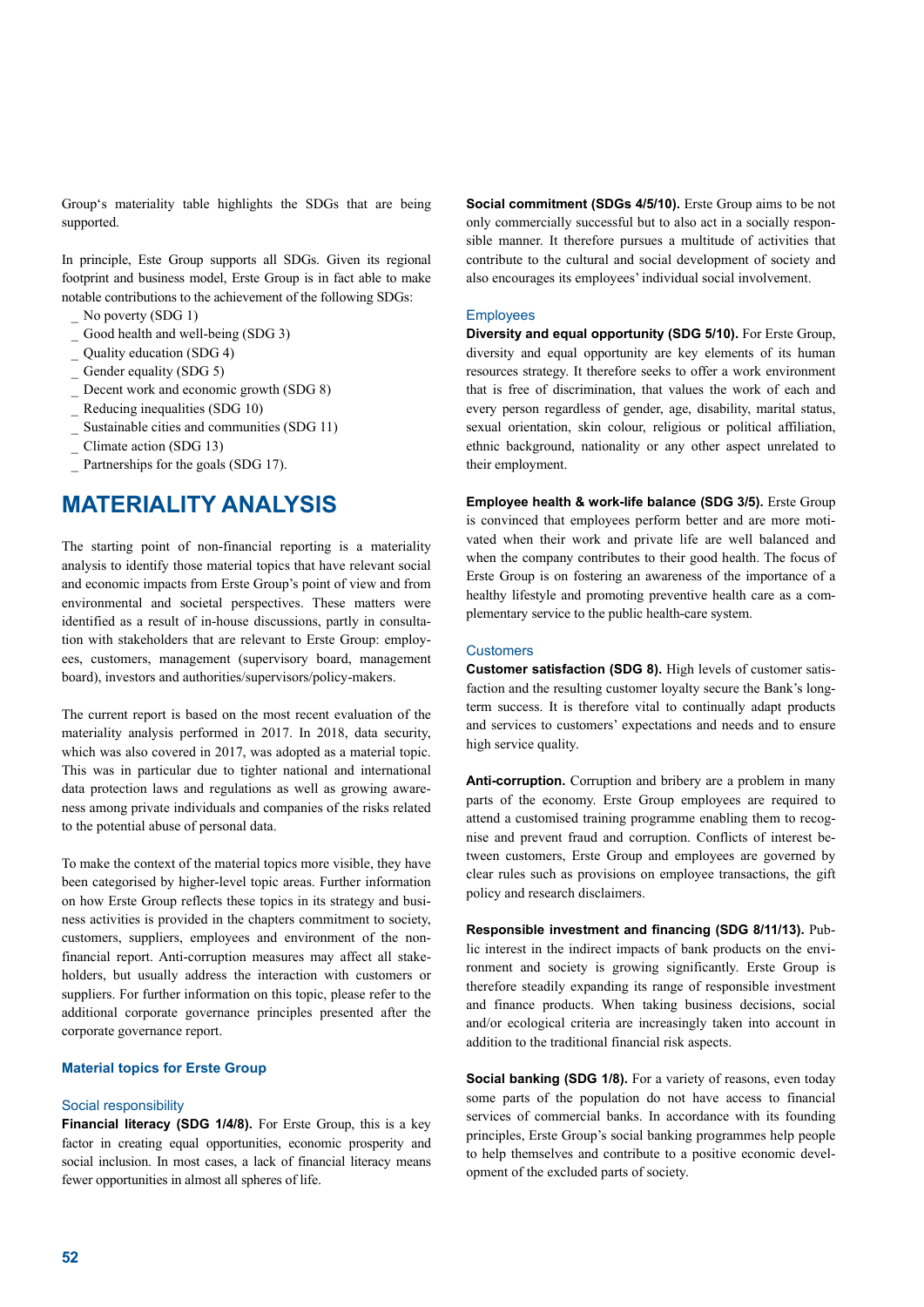**Data security.** The security of customer data is a key prerequisite for long-term success in the banking industry and of fundamental importance to Erste Group. Erste Group applies the highest standards in its IT infrastructure and provides ongoing training to its employees to offer maximum protection against the misuse or loss of customer data. The danger of a misuse of customer data as a result of cyber-attacks is steadily increasing and requires ongoing investment to maintain and improve data security.

#### **Environment**

**Ecological impact of banking operations (SDG 13).** Protecting the environment and the climate are among the most significant global challenges. Erste Group aims to minimise its ecological footprint, specifically its consumption of energy and paper, and to use natural resources responsibly.

#### **Suppliers**

**Responsible criteria in the supply chain (SDGs 1013).** In the light of interrelated economic activities, companies must consider not only the ecological and social impact of their own operations, but also those of their entire supply chain. Through its supply-chain management, Erste Group is making every effort to avoid an undesirable indirect impact on the environment and human rights.

#### **Opportunities and risks arising from material topics**

Consideration of the material topics set out above opens up opportunities for improving customer relationships, attracting new customers, improving the environmental footprint as well as maintaining and increasing the attractiveness as an employer. Ignoring non-financial matters may adversely affect Erste Group's stakeholders. In addition, Erste Group may become exposed to a variety of risks, some of which are interconnected.

Reputation risk exists in all of these matters. In addition, further specific risks may arise. Commitment to society encompasses a variety of activities ranging from financial inclusion of lowincome or disadvantaged persons to supporting social initiatives, financial literacy as well as art and culture. Reducing the level of involvement in these areas may, for instance, result in financial gaps at co-operation partners and, consequently, the suspension of initiatives or activities. This may harm reputation and, as a consequence, may have a negative impact on customer retention, lead to a loss of customers and make it more difficult to attract new customers. In this context, consumer protection activities have to be mentioned as well. Offering adequately designed products and services may reduce the adverse impact of such initiatives. Among employees and the public, a loss of reputation as well as inadequate attention to social matters (such as diversity and equal opportunity) may result in a company being less attractive as a preferred employer. This may lead to a decline in employee motivation, extended sick leave and increased employee turnover, and make it harder to recruit adequate staff in the labour market. In addition, a lack of diversity in management bodies or teams may lead to groupthink or critical blind spots in decisionmaking processes. Ignoring the risk of corruption may lead not only to a loss of reputation, but may also cause financial harm. Failure to deal with environmental matters may result in a deterioration of the ecological footprint, a reputation risk or higher costs due to lower resource efficiency. In the lending business, the value of collateral may decline. For suppliers, failure to respect human rights may adversely affect the working or living conditions of people in the producer's or supplier's country of origin, just as neglecting environmental matters may adversely affect the supplier's or producer's environmental footprint. For Erste Group, dealing with suppliers involves delivery risk, reputation risk and the risk of losing customers.

The following materiality table provides an overview of the stakeholder groups, the material matters of the materiality analysis assigned to them, references to GRI standards and references to the sections of the non-financial report in which these topics are explained.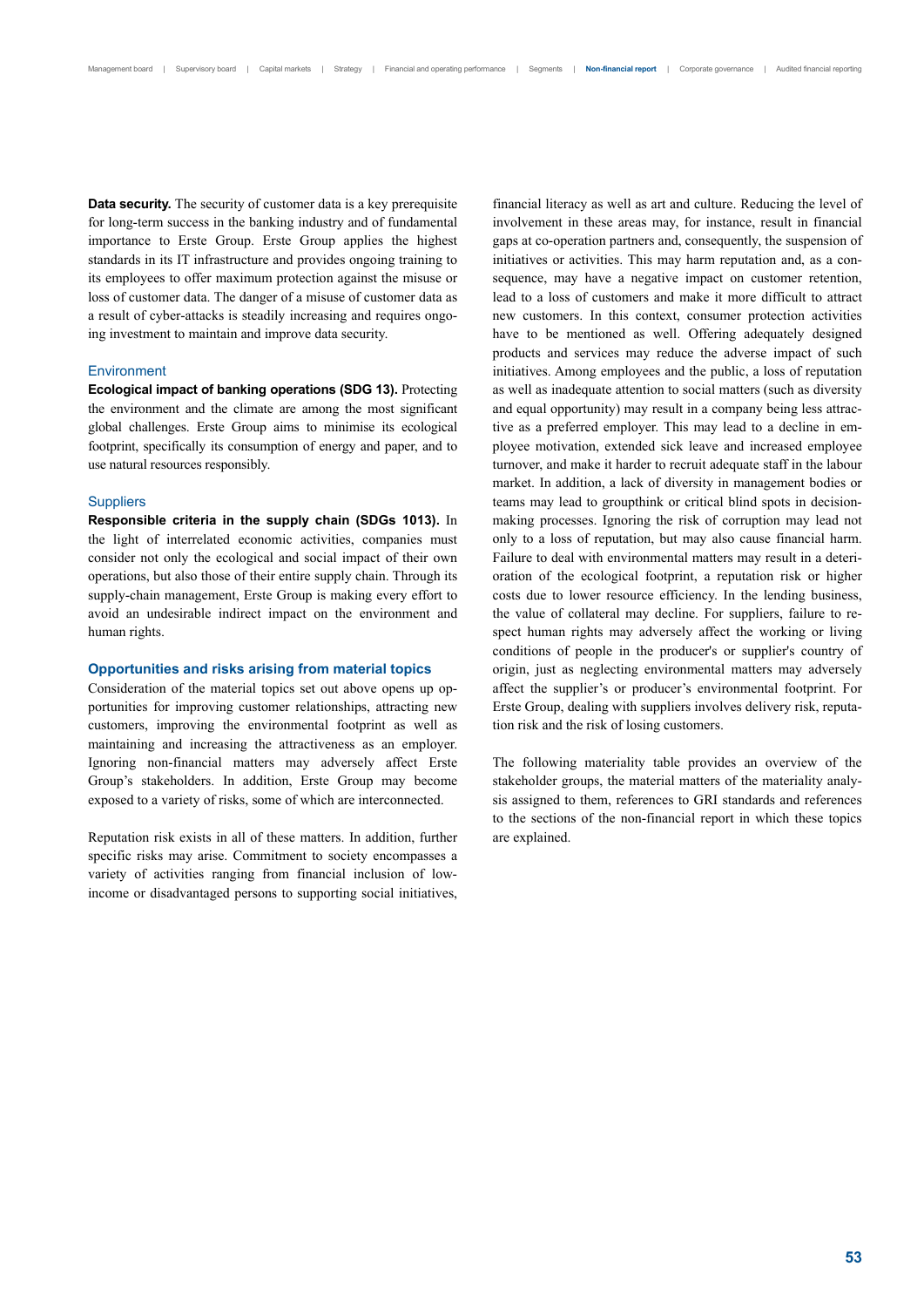# **Materiality table**

| <b>Stakeholders</b> | Topics of the materiality analysis                               | <b>Material topics pursuant to</b><br><b>GRI Standard</b> | <b>Chapter in the</b><br>non-financial report  |
|---------------------|------------------------------------------------------------------|-----------------------------------------------------------|------------------------------------------------|
| <b>Customers</b>    | Customer satisfaction                                            | Customer privacy (GRI 418-1)                              | Customers                                      |
|                     | Anti-corruption and compliance                                   | Anti-corruption (GRI 205-3)                               | (outside the non-financial report:             |
|                     | Responsible investment and fi-                                   | Anti-competitive<br>behaviour                             | Corporate governance)                          |
|                     | nance                                                            | $(GRI 206-1)$                                             |                                                |
|                     | Social banking                                                   | Indirect<br>economic<br>impact                            |                                                |
|                     | Data security                                                    | $(GRI 203-2)$                                             |                                                |
| <b>Employees</b>    | Diversity and equal opportunity                                  | Employment<br>(GRI)                                       | 401-1, Employees                               |
|                     | Employee health & work-life bal-                                 | $401-3)$                                                  | (outside the non-financial report:             |
|                     | ance                                                             | Training<br>education<br>and                              | Corporate governance)                          |
|                     |                                                                  | $(GRI 404-1)$                                             |                                                |
|                     |                                                                  | Diversity and equal opportunity                           |                                                |
|                     |                                                                  | $(GRI 401-3, 405-1)$                                      |                                                |
|                     |                                                                  | Non-discrimination (GRI 406-1)                            |                                                |
| <b>Investors</b>    |                                                                  | Economic                                                  | performance (outside the non-financial report: |
|                     |                                                                  | $(GRI 201-1)$                                             | Financial statements)                          |
| <b>Society</b>      | Financial literacy                                               | Indirect<br>economic                                      | impact Commitment to society                   |
|                     | Social commitment                                                | (FS14 of GRI G4)                                          | Customers                                      |
|                     | Social banking                                                   | Anti-corruption                                           | (outside the non-financial report:             |
|                     |                                                                  | $(GRI 205-3)$                                             | Financial statements)                          |
|                     |                                                                  | Socioeconomic<br>compliance                               |                                                |
|                     |                                                                  | $(GRI 419-1)$                                             |                                                |
|                     |                                                                  | Economic<br>performance                                   |                                                |
|                     |                                                                  | $(GRI 201-1)$                                             |                                                |
| <b>Environment</b>  | Social and ecological criteria in _ Materials (GRI 301-1, 301-2) |                                                           | Environment                                    |
|                     | the supply chain & ecological Energy (GRI 302-1, 302-4)          |                                                           | Suppliers                                      |
|                     | impacts of banking operations                                    | Emissions (GRI 305-1, 305-2)                              |                                                |
| <b>Suppliers</b>    | Social and ecological criteria in _                              | Supplier<br>environmental                                 | Suppliers                                      |
|                     | the supply chain & ecological                                    | assessment (GRI 308-1)                                    |                                                |
|                     | impacts of banking operations                                    | Supplier<br>social<br>assessment                          |                                                |
|                     |                                                                  | $(GRI 414-1)$                                             |                                                |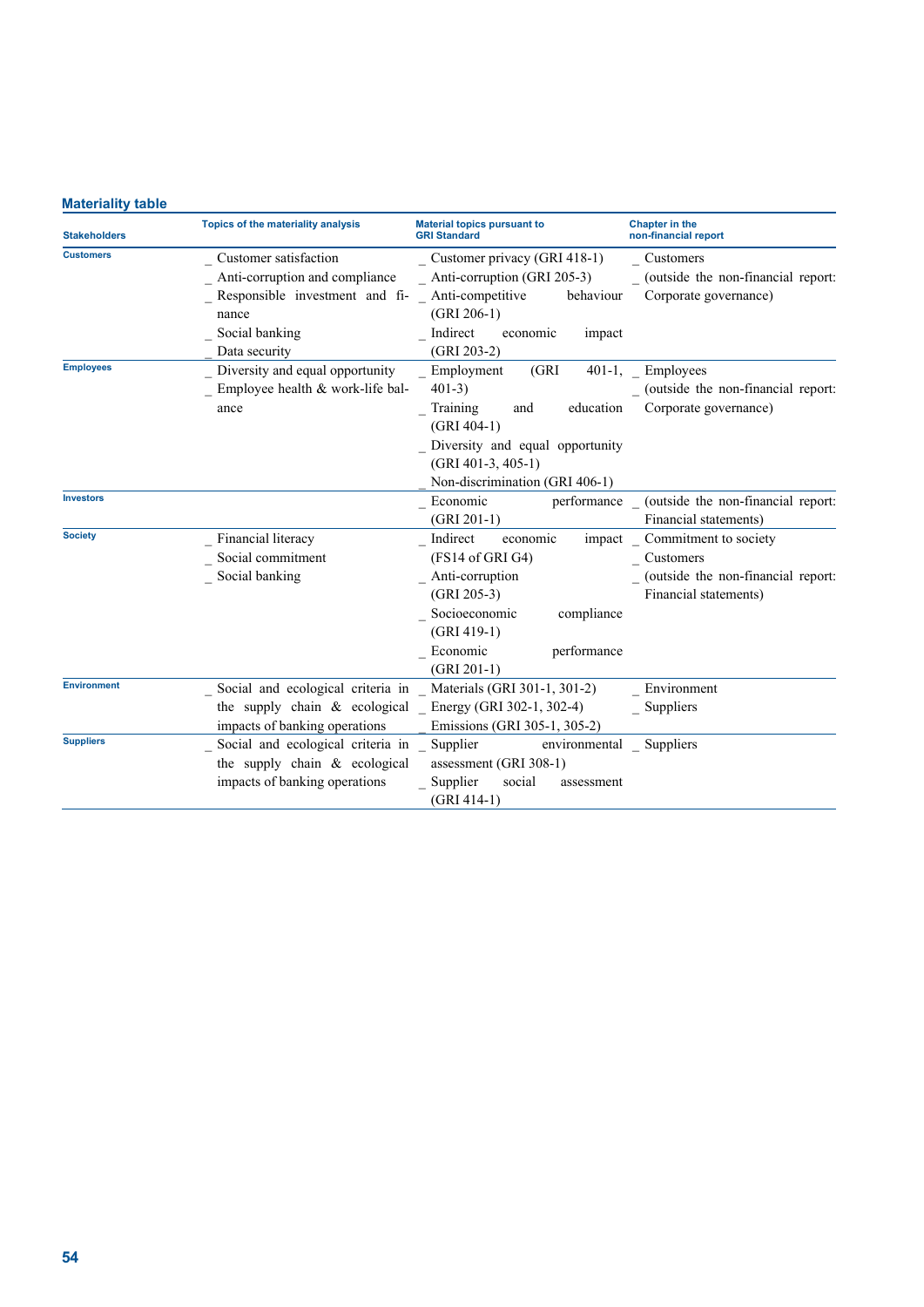# **Commitment to society**

Since the foundation of Erste Group 200 years ago, commitment to society has been an important part of its business activities. It encompasses a variety of activities ranging from financial inclusion of low-income or disadvantaged persons, e.g. through financial education, to supporting social initiatives as well as art and culture.

The *Extra*VALUE programme of Erste Group is based on the bank's commitment to social responsibility and intangible values – human, social, cultural – that go beyond the bank's core business activities. This extra value is created by supporting and promoting institutions, initiatives and projects.

Social and sponsoring activities are combined group-wide under the umbrella of the *Extra*VALUE programme. Regional focus, cross-thematic initiatives and cooperation within related fields characterise the programme. Erste Group's *Extra*VALUE programme is a visible sign of the bank's commitment to its responsibility towards society and the individual. Ultimately, it supports personal development and helps people to meet their social and cultural needs.

Because of the multitude of social and educational initiatives, sponsoring of art and culture and corporate volunteering, only a few selected projects can be highlighted here. More detailed information on various Erste Group initiatives is available at https://www.erstegroup.com/en/about-us/responsibility and on the websites of Erste Group's banking subsidiaries in the respective local language and in some cases English.

# **SOCIAL AND EDUCATIONAL ACTIVITIES**

Erste Group's long tradition of cooperating with established local and international organisations reflects its commitment to the promotion of social welfare and education. The focus of social activities is on providing practical and swift assistance to people in difficult life situations and on support for initiatives creating new opportunities for disadvantaged people. In all core markets, Erste Group also supports diverse educational initiatives.

Erste Bank Oesterreich has supported annual domestic aid campaigns, the initiative for children, *youngCaritas* and *Kulturbuddy* (a platform coordinating volunteers) for many years as a partner of Caritas. Erste Bank Oesterreich has also been sponsoring *Hilfswerk* Österreich, one of the largest non-profit providers of health care, social and family services in Austria, for many years. Additionally, the bank supports a variety of smaller NGOs, such as *lobby.16*, which offers unaccompanied young refugees access to education and employment and helps them participate in social life.

Banca Comercială Română operates *Bursa Binelui*, a crowd funding platform for NGOs. The bank is also a partner of *Teach for Romania*, an initiative to improve the educational system in Romania. *Brutaria de Fapte Bune* encourages employees to propose social projects that are eligible for support. Of these, five projects are selected to receive financial support from Banca Comercială Română. *Salvati Copiii* supports children from disadvantaged regions.

Slovenská sporiteľnía works with partners to assist disadvantaged people and raise awareness about their problems, among them *Inklúzia* (inclusion of people with disabilities) and *Vagus* (resocialisation of homeless people). Slovenská sporiteľňa also supports the country's largest fundraising campaign to provide financial support to families of cancer patients and the project *Hour for Children*, which aims to offer assistance to children and adolescents.

*Superste.net* is a Serbian online hub where people aged 16 to 35 can access funds, mentors, NGO contacts and leaders for their social responsibility projects in the arts, culture and education. Erste Bank Serbia continues to support two science festivals in Belgrade and Novi Sad, which are well known for making science fun, inspiring and motivating not only for kids but also for adults.

Erste Bank Croatia has likewise been focusing on social projects for many years. *Trans Aid Association* is an initiative that is newly supported by the bank to promote diversity and prevent any kind of discrimination.

Erste Bank Hungary launched a #believeinyourself competition. The winner was "Nem Adom Fel Kávézó és Étterem Budapest" (*I don't give up* coffee-house and restaurant), the first café in Budapest that employs people with disabilities and reduced ability to work.

Erste Group has been supporting amateur sporting events in Austria and Central Europe for many decades and is particularly active in fostering young athletes, such as the soccer school league in Austria or the *Erste Dalmatia handball league* in Croatia for children aged 7 to 12.

# **FINANCIAL LITERACY**

Financial literacy is important for creating equal opportunities, economic well-being and social inclusion. In almost all spheres of life, financial illiteracy limits what people can achieve.

In line with its mission to foster prosperity, Erste Group is involved in a wide variety of financial education activities, helping people of all ages to acquire the skills and abilities they need to make informed and appropriate financial decisions.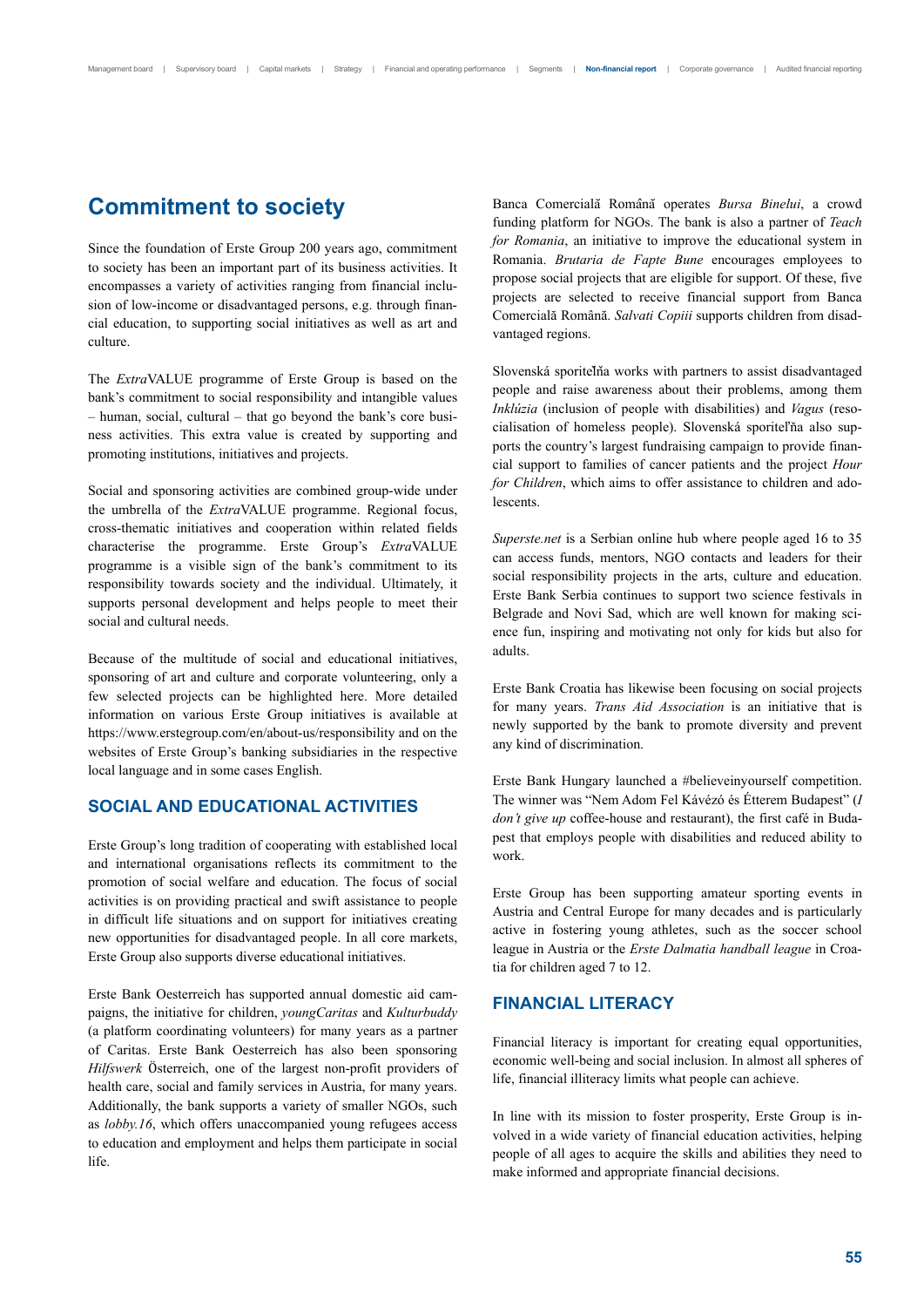In accordance with a recommendation of the Organisation for Economic Cooperation and Development (OECD) that financial education should start as early as possible, Erste Group places particular emphasis on financial education projects for children and young people. Erste Group wants to empower young people to participate in economic life actively and with self-confidence and to understand how the financial system works.

The *Erste Financial Life Park (FLiP)* at the Erste Campus is one of the largest financial education facilities in Europe. Since it opened in October 2016, some 35,000 visitors have taken part in more than 1,700 tours conducted at FLiP. To meet high demand, the number of tours was raised from four to five per day from December 2018 onwards.

Three new financial education formats were developed and successfully launched in 2018:

*FLiP Lecture* - 60 pupils, 60 minutes, 1 expert, 1 topic. Topics of current interest such as blockchain, crypto-currencies, the cashless society and fintechs are explained, discussed and made available via live stream.

*FLiP Geld im Griff (Money under Control)*: working with the association *The Connection,* FLip develops teaching resources for German language courses specifically for young migrants with the aim of building the financial, consumer and language skills they need for coping with the daily challenges at the workplace, in their private lives and in dealing with authorities. The books are designed for all organisations, and in particular NGOs, that offer German language courses for migrants. In September, the first part of a five-volume series was released as a teaching/learning resource with a print run of 3,000 copies and also made available for downloading.

*FLiP Challenge*: since the start of the 2018/19 school year, *FLiP* content can also be viewed online from a smartphone, tablet or computer, at school or at home. With *FLiP Challenge*, teachers can assess the financial literacy of their pupils and obtain an automated evaluation of class performance. *FLiP Challenge* takes about an hour and is designed for pupils in grade 8 or higher. It is planned to add one or two new modules to *FLiP* challenge every year (www.flipchallenge.at).

In 2018, *FLiP* hosted the *1st Financial Education Summit*, where 200 experts from more than 40 countries shared practical insights and scientific contributions on financial education and deepened their expertise in workshops. The topic areas discussed included financial literacy & migration, financial literacy & gender, financial literacy & longer life expectancy and the measurability of social education initiatives.

From 2019, the year in which the Savings Banks Group marks its 200-year anniversary, a mobile *FLiP* version – *FLiP2Go* – will be on tour across all federal states of Austria with support from the regional savings banks. The slogan on the financial education bus reading *Erste Bank und Sparkassen – 200 Jahre Finanzbildung* (200 years of financial education) *–* reflects the founding principle (to contribute to prosperity through financial education).

In all of our core markets, the subsidiary banks are committed to promoting financial literacy and pursue this mission by means of a wide variety of initiatives and projects.

In 2018, the Slovenská sporiteľňa foundation launched a threeyear programme called *Financial literacy for schools up to 2020* in cooperation with the Slovak Ministry of Education. Its aim is to bring financial education to primary and secondary schools to strengthen the financial literacy of Slovak children and young people by investing in teacher training and in teaching resources and methods.

The offer made to Slovak school classes to book FLiP for three days per month remained popular. Overall, more than 1,500 Slovak pupils have already visited *FLiP*, guided by employees of Slovenská sporiteľňa. Erste Bank Serbia continued its workshops in kindergartens and schools. The children taking part learn what banks do and how banks, the economy and businesses work together.

Banca Comercială Română is now regarded as the most important provider of financial education in Romania. More than 1,000 employees have already been trained as financial literacy coaches under the *Scola de Bani* (School of Money) programme started in 2016. Workshops specially tailored to each age group are held in branches, kindergartens, schools but also at various business locations across Romania. This initiative has already reached as many as 160,000 people. With support from the School of Money's financial coaches, 13,230 people from 25 cities in Romania were able to attend the course held on World Savings Day, winning an entry in the Guinness Book of Records. Great popularity is also enjoyed by the *FLiP Truck*, which tours across Romania teaching children aged 6 to 14 how to use money responsibly.

Erste Group's interactive exhibition *The ABC of Money* was continued successfully in 2018 and attracted more than 12,000 visitors. This time, it was hosted by Česká spořitelna. The number of visitors of this popular travelling exhibition, which to date has been on display at eight different venues in Central and Eastern Europe, has thus risen to more than 162,000.

# **ART AND CULTURE**

Another important activity is sponsorship of art and culture. As part of its *Extra*VALUE sponsoring programme, Erste Bank Oesterreich is the principal sponsor of *Jeunesse*, whose focus is on the promotion of young artists by giving them opportunities to perform professionally on stage as well as on the development of new concepts for teaching music appreciation. Erste Group also supports the Gustav Mahler Youth Orchestra, Jazz at the Konzerthaus, Secession, Tanzquartier Wien, the *ZOOM* Children's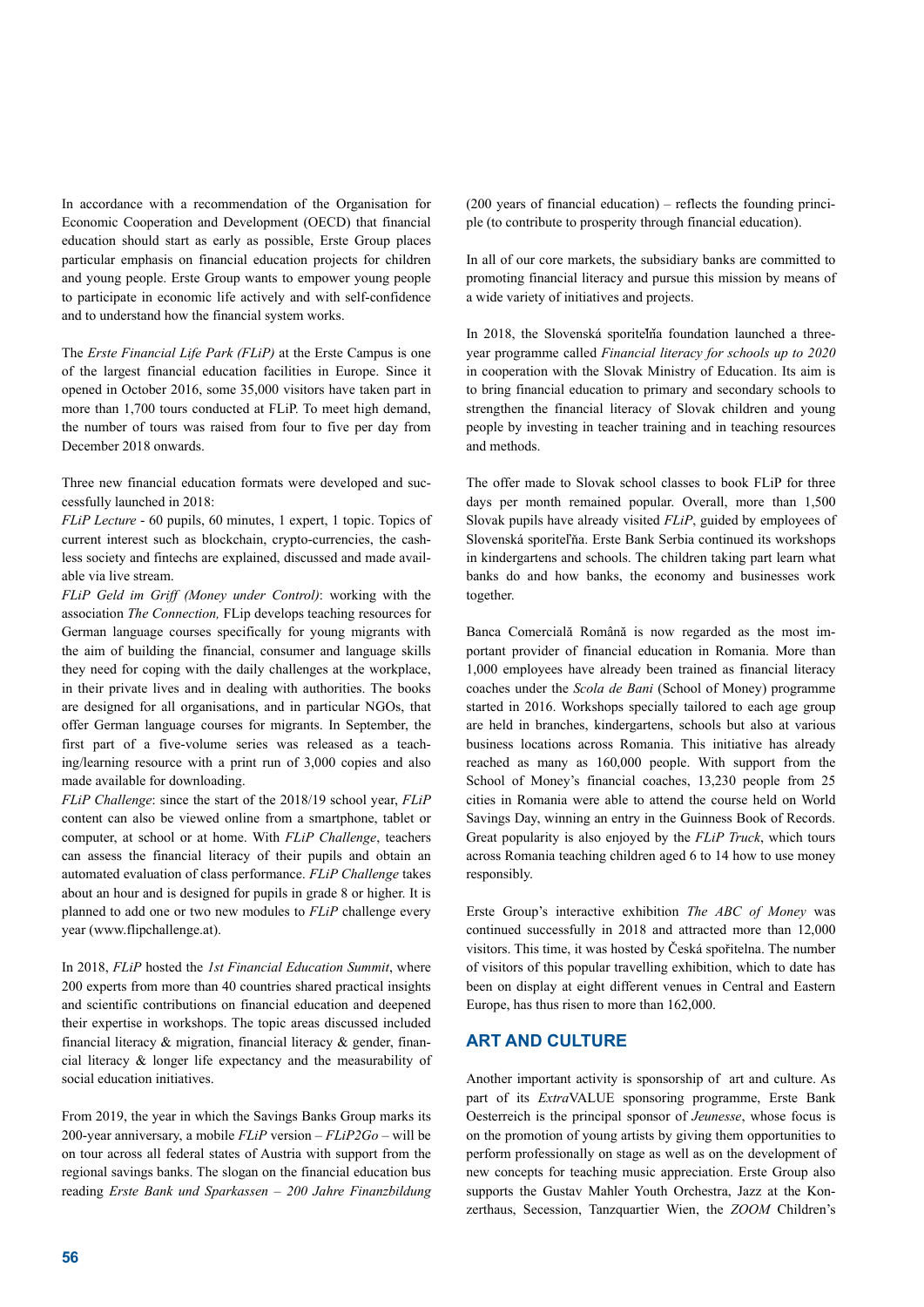Museum, Wiener Festwochen, the International Children's Film Festival and the promotion *Hunger auf Kunst und Kultur* (Hunger for Art and Culture).

Erste Bank Oesterreich also has a long-standing partnership with *Viennale*, Austria's largest international film festival. Every year, the bank awards the *Extra*VALUE Film Prize and the *Extra*VALUE Design Prize for social design as part of the Vienna Design Week as well as the Erste Bank *Extra*VALUE Art Prize in collaboration with the art association *das weisse haus*. Working with Klangforum Wien and the *Wien Modern* festival, Erste Bank has also been sponsoring the Erste Composition Prize for many years.

Erste Bank Hungary is a long-standing principal sponsor of the unique Hungarian television contest *Virtuózok*, a talent show for classical musicians.

In Slovakia, Slovenská sporiteľňa is most visibly associated with *Bratislava Jazz Days* and the *Viva Musica!* music festival, but also supports exhibitions at the *Danubiana* modern art museum as well as regional theatres in Bratislava, Martin, Nitra, Prešov and Košice. Ceská spořitelna is a long-standing sponsor of several international festivals such as *Praz*̌*ské jaro* and *Kefír* as well as general partner of *Colours of Ostrava*, Ceská filharmonie, *Smetanova Litomys*̌*l* and *Bohemia Jazz Fest*.

For 14 years, Erste Bank Croatia has been organising a competition for emerging Croatian artists and art students, called *Erste Fragmenti*. The bank buys ten works of art and awards an art scholarship. Erste Bank Serbia's cultural sponsorship focused on the *Belgrade Guitar Art Festival*, the *Beogradskje jazz festival, Zmajeve Decije Igre* (children's summer festival) as well as activities promoting the inclusion of people with special needs such as *Nerazumevalica* and *Uhvati film* (inclusion film festival). For the first time, Erste Bank Serbia was the principal sponsor of the *Belgrade dance festival*.

Banca Comercială Română sponsors the *Jazz in the Park Festival* in Cluj Napoca. Due to this financial support, admittance to the festival is free and funding is provided for experimental art projects.

# **CORPORATE VOLUNTEERING**

Donating money is not the only way of supporting people, communities or non-profit organisations. Erste Group funds, supports and encourages employees to actively contribute and volunteer. Employees and managers of Erste Group prove their commitment by donating their time and expertise to NGOs.

In Austria, the *Time Bank* (the electronic volunteering platform of Erste Bank and the Savings Banks) matches employees who want to donate their free time and skills with more than 50 partner organisations. Overall, more than 1,200 employees are registered on this platform and prove their commitment by donating time, goods or skills.

In addition to volunteering, donations in kind remain important. Despite wide-spread prosperity, people on the fringes of society lack items we take for granted such as toys, clothes and sports equipment for children. The *Time Bank* therefore provides longterm support to its partner organisations by organising regular collection activities. In addition to *Winter Aid for Homeless People* (collection of winter clothes), 2018 saw the first collection campaign for the *Johanniter Christmas Truck*. Working down a shopping list, staff filled more than 140 cardboard boxes that were taken to Romania by Johanniter members.

Since 2018, a *Social Day* has become a fixture in talent and management development. It enables participants to make a contribution to our society and future managers acquire valuable social skills.

Most of Erste Group's local banks successfully support volunteering as a team-building activity. Almost all of Erste Group's local banks (except in Austria) give their employees an extra one or two days off each year for volunteering at social welfare institutions. Erste Group thus makes an important contribution to the development of a non-profit sector in CEE. Erste Bank Croatia, for example, signed the *Charter on recognition of competencies acquired through volunteering*, which means that as a bank it recognises the importance of such skills and considers these skills in the recruiting process and in career progression.

# **Customers**

# **FOCUS ON CUSTOMER RELATIONS**

Erste Group puts customers and their interests at the centre of its business activities. Only banks that understand the underlying reasons behind the financial needs of their customers can offer the right solutions at the right time. Special attention is devoted to dealing with customers' requests with a high level of quality, within short response times and to providing exactly those solutions that meet the customers' needs - a vital part of establishing and maintaining long-term customer relations.

Erste Group ensures high-quality advisory services by continuously training its employees, focusing clearly on the relationship with the customer and not the transaction.

#### **Advisory concept**

Erste Group's retail business reflects its approach of thinking from the customers' perspective. Only a bank that understands the customers' needs and the individual motives forming those needs is able to develop specific solutions. Customer behaviour is changing: online and mobile channels are growing in importance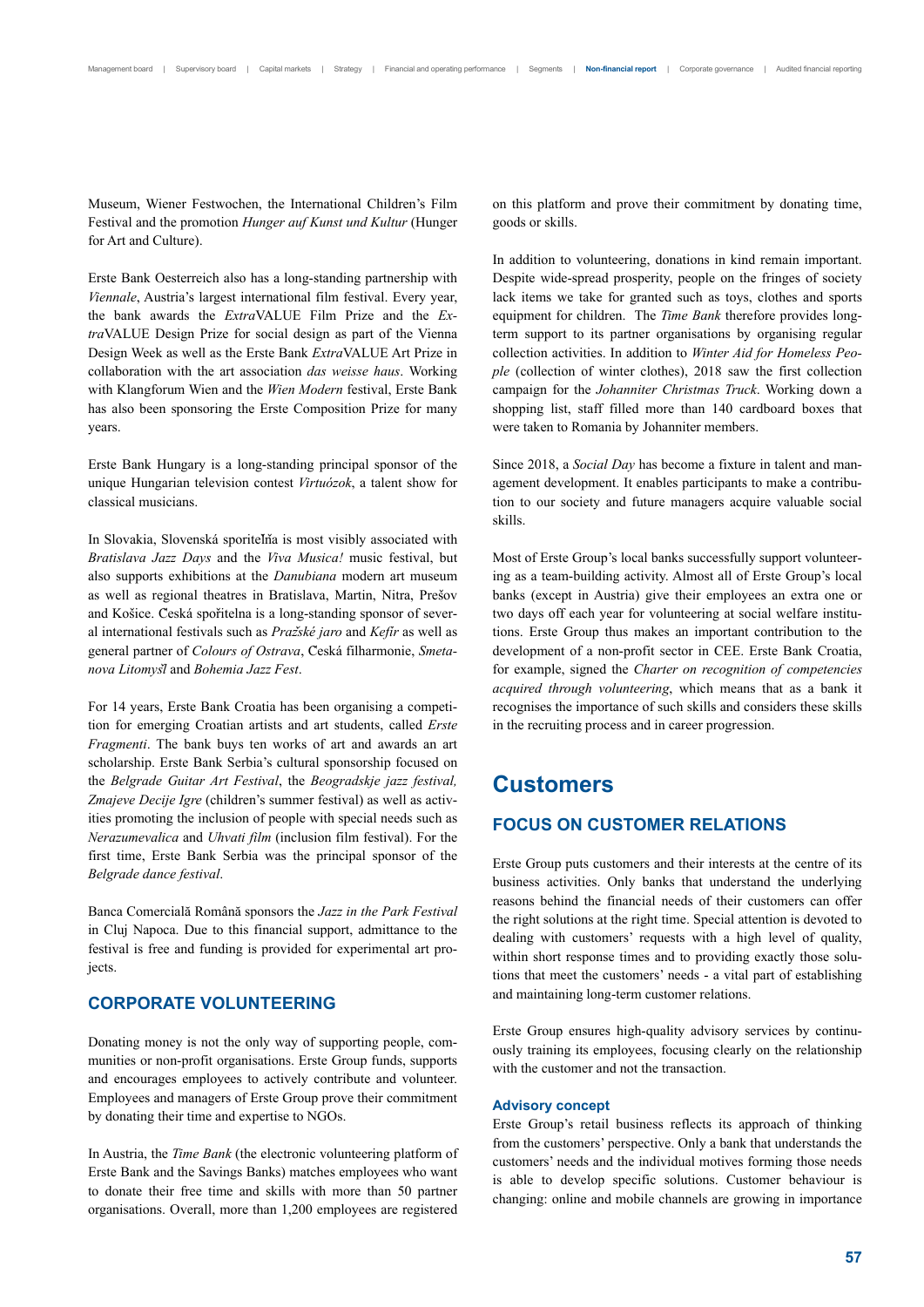which encourages Erste Group to increase the accessibility by offering advice not solely face–to-face but also as integrative part across all touch-points via chat, audio and video communication.

This is also supported by a sales incentive scheme that avoids purely product-driven targets and focuses on quality-driven criteria like the quality of customer relationships and digital active usage.

#### **Products and processes**

Product development is driven by customers' needs and the ways customers carry out their banking activities. Products and services reflect flexibility, life-cycle changes, simplicity, security, transparency and easy-to-understand features. In this respect, Erste Group focuses on simplifying the current product portfolios and aims at developing new products and services to meet customer needs in the best possible manner.

# **OMNI-CHANNEL APPROACH**

Erste Group aims to become an omni-channel bank, allowing its customers to choose between new and traditional sales and communication channels.

For fulfilling simple financial needs, which generally comprise all solutions with low volume, risk or maturity, customers expect more and more service through digital channels. Therefore, Erste Group invests into building up end-to-end sales and servicing capabilities for those solutions. At the same time, for more complex needs, the majority of customers require a seamless switch between different channels, whereby the personal contact in branches remains a very important touch-point.

#### **Branches**

Direct contact with customers through branches remains a substantial asset, especially for more complex customer needs. Confidence and trust in highly-qualified advisors build the basis for successful business relations. Branch interior and infrastructure have to meet the increased expectations of the customers and enable customers to handle their banking business in the branches easily and quickly.

The roll-out of the new branch concept has continued. In total Erste Group has refurbished or newly opened more than 150 branches in Austria, Czech Republic, Croatia, Romania, Serbia and Hungary. Slovenská sporiteľňa will follow in 2019.

#### **Digital banking**

The digital experience expectations of bank customers are constantly growing. Internet savvy as well as traditional customers cannot longer imagine a bank without a digital presence. Digital banking is more than just enabling a cash transfer by using a computer or mobile device. It has to include suitable advice and a simple handling of every banking transaction and tools to have an overview of all completed transactions.

Erste Group has built a unique cross-country digital experience under the George brand, delivering value and opportunities to all its customers across Erste Group's core markets. George enables customers to activate and manage products and services of the bank and third parties in a secure IT environment to help them in their financial lives. Following the successful implementation in Austria, Slovakia, Czech Republic and Romania, George serves more than four million users. In 2019, it will be launched in Croatia and Hungary. The implementation in Serbia will follow after that.

Erste Group has widened the end-to-end product range from opening an account to investment and lending products. Digital sales contributed to new business development in 2018, with one out of seven consumer loans sold digitally.

#### **Data security**

Securing customers' trust means providing adequate protection for their personal data. Maintaining and improving data security is therefore of vital importance to Erste Group. Erste Group applies the highest standards in its IT infrastructure and provides ongoing training to its employees to offer maximum protection against the misuse of personal data.

Keeping customer data safe means protecting them from loss, manipulation or unauthorised disclosure or access. If a breach of data security places the rights and freedoms of the natural persons affected at risk, a notification must be submitted to the competent data protection authority. In 2018, 23 such notifications were sent to the authorities (thereof one such notification for the Holding). If a breach involves a high risk, the persons affected have to be notified. In 2018, twelve such notifications were sent to these individuals (thereof no such notification for the Holding).

# **CONTACT CENTER**

Customers expect easy service interactions when they need assistance with digital banking. The first point of contact is Erste Group's contact center, where qualified employees answer questions regarding products, services or self-service terminals. The contact centers' agents help customers navigate the digital sales process. In addition, they handle customer complaints and emergencies, such as requests to block credit cards and debit cards. This requires that the contact center is available around the clock.

The contact center has become an integral touch-point for the seamless omni-channel customer journeys. The contact center is not only increasingly more active in advisory and sales processes, which span across channels, it also offers end-to-end services for selected products whenever regulations make it possible, be it unsecured loans, insurances, credit cards and online banking.

To accommodate shifting preferences of customers, Erste Group's contact centers have introduced non-voice communication means,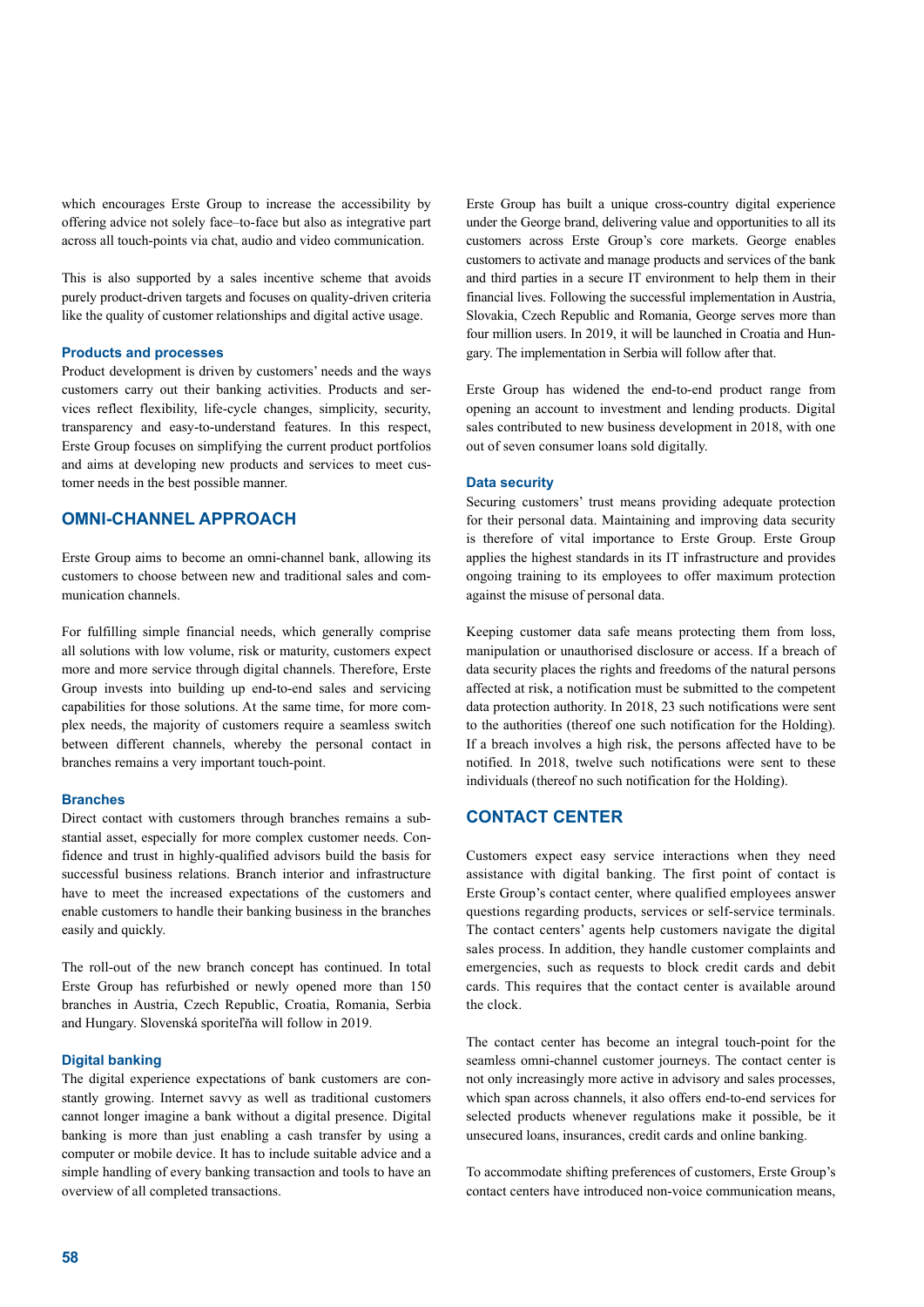i.e. e-mails and chats. In addition, the contact center has started to offer voice recognition tools and chat-bots.

# **BUILDING A STRONG BRAND**

A brand is a consistent promise. It is more than a logo, it is about the perception of people when they think of or hear of an organisation, its products and services. Brands have an important identification and differentiation function, which in turn determines whether a customer chooses one brand over another. Ultimately, companies with strong brands benefit from emotional relationships with their customers. Only a few companies were founded with the underlying purpose of more than just profits. Erste Group is one of these and consequently has been benefiting from a high degree of brand awareness and trustworthiness even in economically challenging years.

Erste Group was founded to give everyone access to financial services and developed into an institution that influences the prosperity and the future of the region in which it operates. It is now one of the largest banking groups and employers in Central and Eastern Europe.

Over the last two years, Erste Group has transformed its brand communication from being category and product-driven to having a purpose-driven approach. To this end, Erste Group has put the statement of purpose as the main group-wide pillar of its brand communication. "Our region needs people who believe in themselves and a bank that believes in them".

#believeinyourself is a powerful message across the group, one that provides orientation. Erste Group is the bank that believes in people, in ideas, in entrepreneurs, in the future of the region. The bank's lead narrative will remain the core of the brand communication in Erste Group's markets in the coming years.

#### **Sports**

In addition to numerous activities oriented on amateur and professional sport, Erste Group supports professional athletes, teams or events focusing on ice hockey, running, tennis, soccer and sailing.

Since 2013, Erste Bank Oesterreich has been the name-giving main sponsor of the national ice hockey league, sponsor of the Austrian National Ice Hockey team and the local Vienna Capitals team. The *Erste Bank Ice Hockey League* grew beyond borders and includes teams from Austria, the Czech Republic, Hungary, Croatia and Italy. Young Austrian ice hockey players are supported through two youth series, *Erste Bank Young Stars League* and *Erste Bank Juniors League*. Erste Bank Hungary started its involvement in ice hockey sponsorship by sponsoring the *Erste Hungarian League* with teams from Hungary, Austria and Romania for the first time in the 2017/18 season.

Erste Bank Oesterreich's sport sponsoring activities also comprise the *Erste Bank Open* in Vienna, the most important tennis event in Austria, an ATP World Tour 500 tournament. With more than 220 running events each year, *Erste Bank Sparkasse Running* forms Austria's biggest running initiative. The events covered in it vary from small running events at the countryside up to the Vienna City Marathon – Austria's biggest sports event with more than 40,000 participants.

Erste Bank Hungary supported the Hungarian Sailing Association and was the main sponsor of Europe's largest lake circular regatta at Lake Balaton with 526 boats participating. Slovenská sporiteľňa was once again the official partner of Slovakia's National Soccer Team. In November 2017 Banca Comercială Română and the Romanian Olympic Committee (COSR) signed a three-year partnership to support sport and the development of education through sport in Romania. This sponsorship represents a strategic initiative that stands as a benchmark for sport involvement in Romania, anchoring Banca Comercială Română in national aspirations and creating extraordinary content to support the bank's claim #believeinyourself.

# **ACCESSIBILITY**

Erste Group defines accessibility as designing the real-world and the digital environments as well as information and product offerings in such a way that they can be used by people with disabilities without any additional support. Programmes to this effect are being implemented in all countries.

In addition to barrier-free access for the blind and visually impaired (e.g. cash dispensers equipped to provide audio instructions), Erste Group's digital platform, the George Go app, also offers certain mobile banking features that support a variety of functions: zoom, contrast adjustment, very large fonts and speech output. The barrier-free functions were developed in cooperation with blind persons and persons with a variety of visual impairments.

# **CUSTOMER SATISFACTION**

The quality of customer relations depends ultimately on the customers' experience in their day-to-day dealings with their bank. To remain in a market leading position, Erste Group is committed to fully aligning employees, partners, processes, policies and technologies around customers. The bank approaches this challenge in a holistic way and uses a system of interdependent, selfreinforcing elements defined in the Group's Customer Experience "CX" Framework, ranging from customer experience strategy or process design to governance.

Focusing on a local context, Erste Group's banking subsidiaries put various initiatives in place aiming to provide the best customer experiences possible in a consistent manner. The impact of all these activities is measured by the Net Promoter Score (NPS).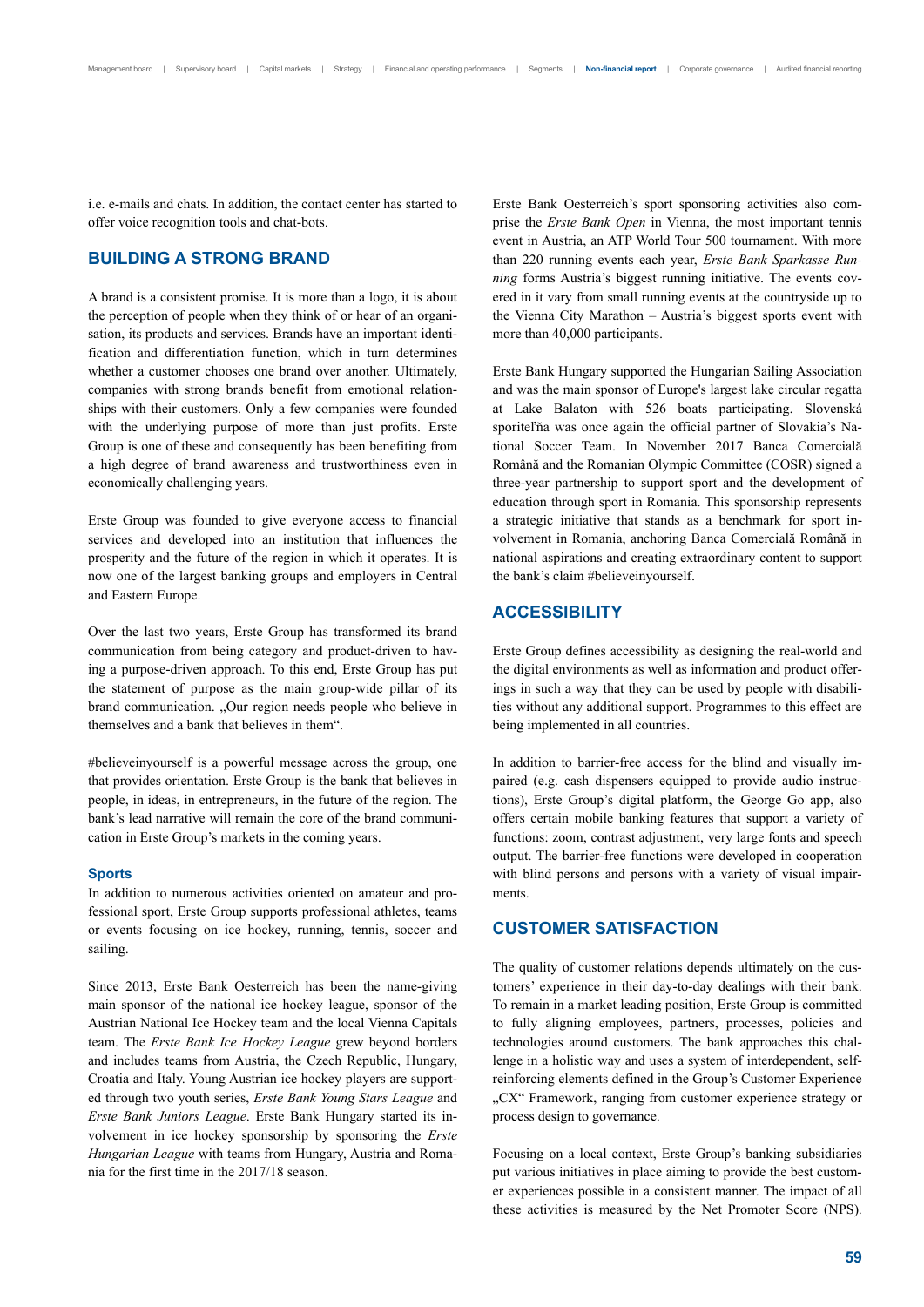This index helps to evaluate customer loyalty based on their willingness to recommend the banks. Measuring and consistently following the NPS development enables more efficient investments into customer experience projects.

In 2018, Erste Group's local banking subsidiaries recorded a stable performance in customer satisfaction, confirming the focus of offering high-quality financial advice and personalised services to retail and corporate customers. The NPS results showed outstanding results in several markets: Erste Bank Oesterreich improved in retail, especially in the private individuals segment, Erste Bank Croatia remained on a positive trend, being clearly positioned ahead of local competition, Erste Bank Serbia maintained a stable retail position and showed a positive result in the SME segment, where it managed to close the gap to the top 3 competitors and Slovenská sporiteľňa recorded a steady evolution and is positioned ahead of other market players.

# **RESPONSIBLE INVESTING**

All entities of Erste Asset Management (Erste AM) are *PRI Signatories* and have thus committed themselves to complying with the *Principles of Responsible Investment (PRI)*. Erste AM has been offering investors a large variety of sustainable funds for many years to enable them to take investment decisions with due regard to ecological, social and ethical considerations. Actively managed mutual funds and asset management portfolios are not allowed to invest in companies involved in banned weapons (such as land mines, nuclear weapons or cluster bombs) and are likewise barred from investing in companies earning more than 30% of their total revenues from coal mining, coal trading or the production of coal-based fuels. Mutual funds are not allowed to engage in food speculation. The respective guidelines are available on the website of Erste AM (http://www.erste-am.com). ERSTE RESPONSIBLE IMMOBILIENFONDS is an outstanding product. This fund invests exclusively in real estate assets that meet not only economic criteria but also aspects such as environmental compatibility, mobility, social infrastructure, quality of life and future viability of the property. The fund was first awarded the Austrian environmental certificate in December 2018.

Erste AM is a leading provider of sustainable investment funds in Austria and in the CEE region. At year-end 2018, Erste AM managed assets worth approximately EUR 57.8 billion. These included the assets of sustainably managed investment funds, including sustainable real estate assets, which at year-end 2018 amounted to around EUR 5.2 billion, held in a total of 31 investment funds in the public funds and special funds/externally mandated portfolio categories.

The managed sustainable public funds comprised seven bond funds, one global sustainable emerging markets corporate bond fund, four regional stock funds, including the ERSTE ETHIK AKTIEN GLOBAL fund launched in 2018, a global stock fund focused on a dividend-based strategy, one micro-finance fund of

funds, a theme fund for environment and climate protection (jointly managed with WWF Austria) as well as one asset allocation fund of funds. In 2018, eleven sustainable funds were awarded the FNG label (previous year: ten funds). Five funds were awarded three stars and seven funds received two stars. Created by Forum Nachhaltige Geldanlagen (FNG) in 2015, the FNG label is the quality standard for sustainable financial investment in German-speaking countries. Moreover, ten of the sustainable funds have been awarded the Austrian environmental certificate for sustainable financial products, some of them for many years.

Cooperation with other international asset managers (organised by PRI and GES) continued in 2018. In November 2017, Erste AM decided to support the Climate Action 100+ involvement process initiated by PRI as a founding member. This is a five-year initiative led by investors to engage with the world's top one hundred corporate greenhouse gas emitters in the oil & gas, electricity, transport and chemicals industries to curb emissions, strengthen climate-related financial disclosures and promote measures to prevent climate change. In addition to engaging in dialogue with companies on controversial issues in the areas of sustainability and environmental protection, Erste AM also represented the interests of its customers and fund share owners at a large number of annual general meetings in 2018.

The quarterly online blog published by Erste AM's Responsible Investment Team (https://blog.en.erste-am.com/dossieroverview/) again met with great interest. Apart from this main publication, specific fact sheets are published regularly on the investment universe and the sustainability funds to inform customers of the selection criteria and their influence on sustainability indicators (such as the  $CO<sub>2</sub>$  footprint of the funds).

In 2015, Erste AM was the first Austrian asset management company to sign the *Montréal Carbon Pledge*. Erste AM agreed to have the  $CO<sub>2</sub>$  emissions of its assets measured and to disclose its CO<sub>2</sub> footprint every year. In 2018, an Austrian asset manager disclosed a water footprint for the ERSTE RESPONSIBLE equity fund for the first time.

The expertise of Erste AM experts is complemented by that of the Erste Responsible Advisory Board, which is composed of external experts.

Erste AM is an active member of the following organisations: Eurosif, FNG – Forum Nachhaltige Geldanlagen (Forum for Sustainable Financial Investments), and Verein zur Förderung von Ethik und Nachhaltigkeit bei der Geldanlage (Corporate Responsibility Interface Center, CRIC).

# **RESPONSIBLE FINANCING**

In line with the Statement of Purpose, Erste Group's finance policies also define exclusion criteria to ensure the ecologically and socially responsible conduct of its business. These exclusion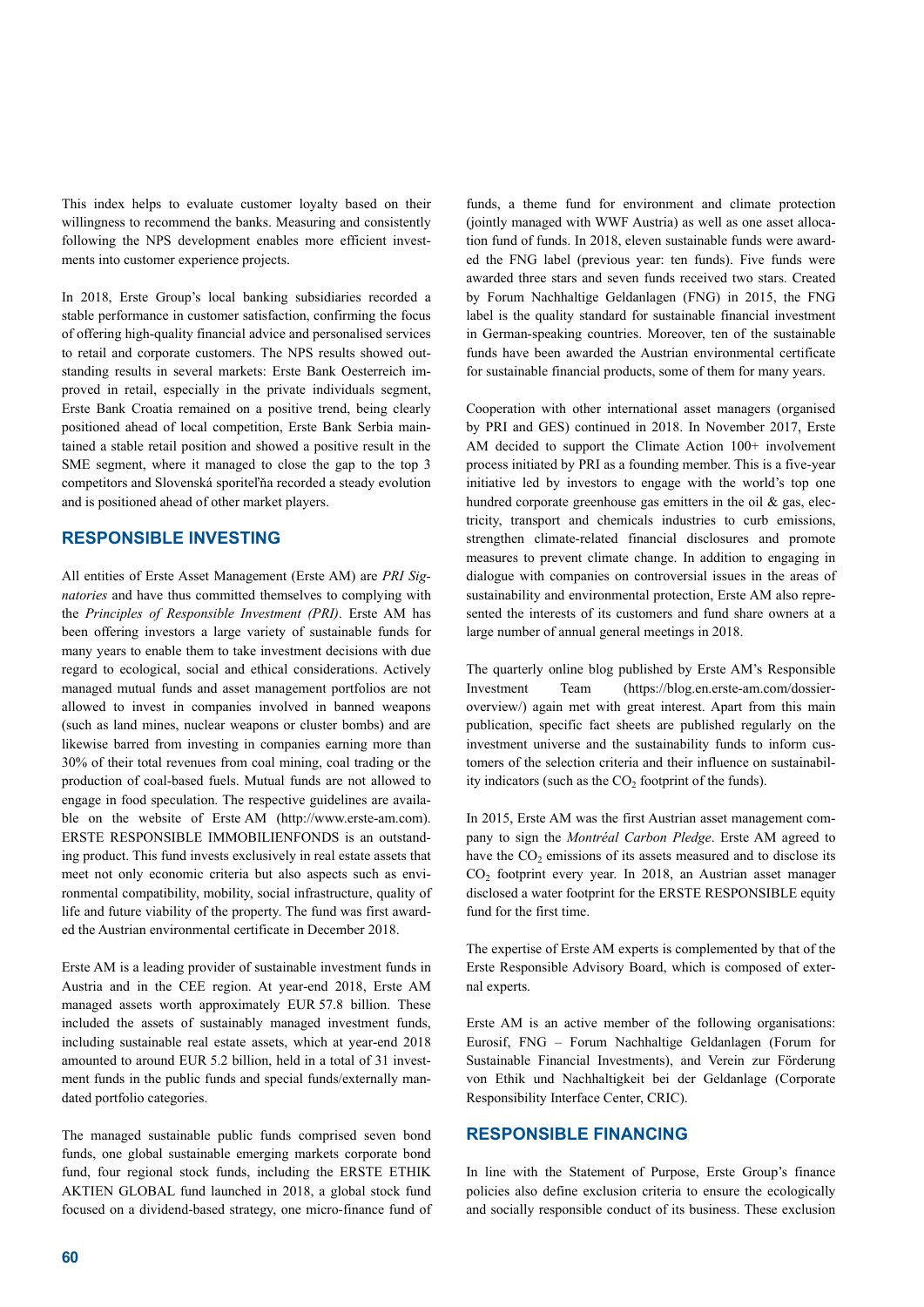criteria are set out in a separate policy, the Responsible Finance Policy, and relate in particular to the energy and weapons sectors, excluding, for instance, the financing of nuclear and coal-fired power plants, coal mining and fracking. Subject to certain conditions, finance may be provided to projects aimed at improving the safety of existing plants or significantly reducing  $CO<sub>2</sub>$  emissions. Examples of projects financed to provide ecological benefits are mentioned in the chapter on the environment, section priorities.

# **SOCIAL BANKING**

Part of the population in Erste Group's core markets of Austria, the Czech Republic, Slovakia, Romania, Hungary, Croatia and Serbia is still at risk of poverty or social exclusion. Erste Group believes that economic growth should be inclusive and that basic financial products and financial advice must be available to everyone. Offering basic banking services to the otherwise unbanked part of the population was one of the main reasons for the foundation of Erste oesterreichische Spar-Casse in 1819.

For a variety of reasons, some segments of the population do not have access to financial services of commercial banks even today. Erste Group has launched a social banking initiative called *Step-by-Step* aiming at the financial inclusion of low-income individuals, starting entrepreneurs and social organisations as well as offering them fair access to financial products, sound financial advice and business training and mentoring. Social banking was rolled out across Erste Group's local banks and implemented in partnership with ERSTE Foundation and local organisations and NGOs. It builds on individual programmes that Erste Group's subsidiaries in the CEE region have already launched in previous years and works together with existing local social banking projects.

Financial inclusion empowers people to cope with unexpected financial shock and better manage unexpected events. Zweite Sparkasse has supported a total of 17,500 people in financial difficulties in Austria for more than ten years, and, currently, serves about 8,000 customers. Together with debt counselling services, it also supports 700 customers through caregiver accounts (Betreutes Konto), which are intended for customers with full legal capacity but a lack of control over their money. In addition, more than 500 teenagers participated in iCan financial literacy workshops in Austria with support from volunteers of Zweite Sparkasse and Erste Bank Oesterreich. Slovenská sporiteľňa extended its offer by combining micro savings, financial education and micro loans for housing for socially excluded Roma communities.

One of the most difficult tasks for starting entrepreneurs is raising finance to start their business. Erste Group believes that small entrepreneurs provide not only financial stability for their families, but they often expand their businesses in their communities and create new jobs. Erste Group offers access to loans, business training, e-learning tools, mentoring sessions and networking to these customers. In accordance with the micro guarantee agreements between the European Investment Fund (EIF) and local banks, more micro-loans can be granted under better conditions to start-ups and micro businesses. In Austria, the micro-loans initiative between Erste Bank Oesterreich and the Austrian Federal Ministry of Labour, Social Affairs, Health and Consumer Protection was continued. In 2018, Erste Group financed 1,676 starting entrepreneurs with a total volume of EUR 58 million.

Non-profit organisations and social enterprises deal with some of the most challenging issues in society such as youth unemployment, social integration and poverty. For these social organisations, Erste Group offers a bundle of working capital loans, bridge loans, investment loans and capacity building programmes. Together with ERSTE Foundation and financial support of the EU Commission, Erste Bank Hungary implemented its three-year programme *SEEDS* to help social organisations in strengthening their financial independence and enabling them to scale up their social business. 70 selected participants received extensive support services, know-how transfer and training ranging from business planning to leadership skills and communication support. The most committed organisations received up to EUR 240,000 in form of Seed Grants provided by ERSTE Foundation to support testing prototypes and help new social enterprises. Česká spořitelna strengthened its market leadership in financing the social sector with more than 100 new customers. In June 2018, the European Investment Fund (EIF) and all Erste Group's banking subsidiaries signed the first Social Entrepreneurship Guarantee Umbrella Agreement to provide funding to social organisations under the EU Programme for Employment and Social Innovation (EaSI). This guarantee agreement allows Erste Group's local banks to grant loans totalling EUR 50 million to more than 500 social organisations across Erste Group's markets. In 2018, Erste Group financed 206 social organisations, NGOs and social entrepreneurs with a total volume of EUR 21 million.

Very often, even a small working capital loan can be sufficient to launch a micro business, helping people to pull themselves and their families out of poverty. good.bee Credit offers micro loans to farmers and small entrepreneurs in rural and urban areas in Romania. In 2018, good.bee Credit granted 1,180 loans with a total volume of EUR 11 million and reached an outstanding loan balance of EUR 20 million. For more information on good.bee Credit, please visit http://www.goodbeecredit.ro/, and details on social banking client stories can be found at: https://www.erstegroup.com/en/about-us/social-banking.

#### **Social impact assessment**

Erste Group partnered with the Competence Center for Nonprofit Organisations and Social Entrepreneurship of the Vienna University of Economics and Business to develop an impact assessment methodology for its social banking activities targeting primarily starting entrepreneurs and social organisations. The main objective of this first impact assessment was to identify and quantify positive changes that occurred following the support of social banking services and products.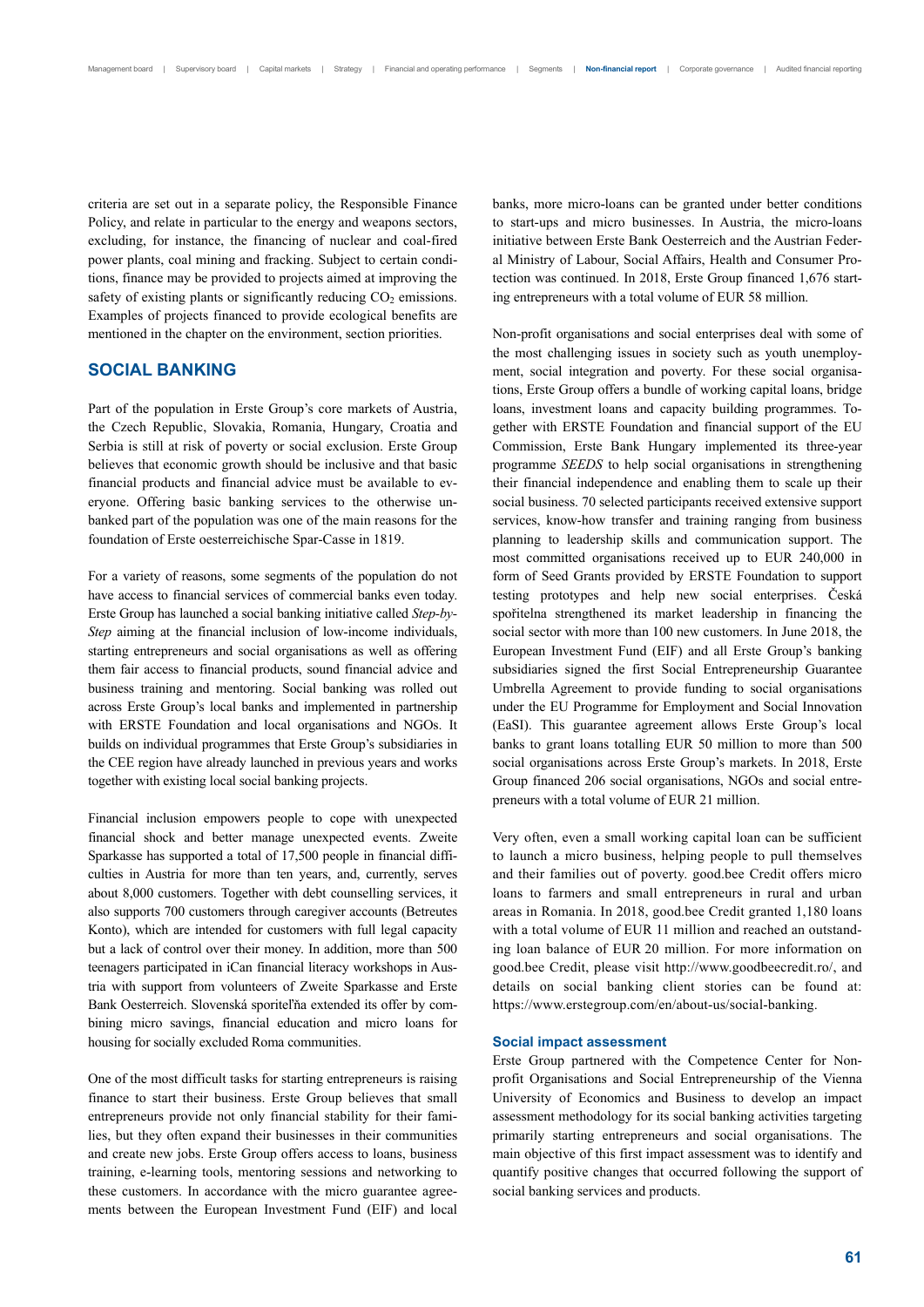The first impact assessment of Erste Group's social banking activities across its CEE markets showed that over 2,500 starting entrepreneurs, 400 social organisations and 6,500 small farmers accessed its offering and contributed to the creation of almost 14,000 new jobs. Since the launch of social banking, Erste Group has financed starting and social entrepreneurs with a total volume of almost EUR 60 million and almost 400 non- profit and social organisations with a total volume of EUR 41 million.

Based on the above-mentioned initiatives more than 4,750 new jobs were created in the sector of micro enterprises, while 3,167 newly created and 6,100 retained jobs relate to the cooperation with social organisations.

For its social banking programme, Erste Group was named Central and Eastern Europe's *Best Bank for Corporate Responsibility* by Euromoney. In addition, Erste Bank Oesterreich received the *TRIGOS 2018* award for Social Innovation & Future Challenges.

# **PRIVATE BANKING**

Despite the persistent low interest-rate environment and volatile markets, Erste Group continued to strengthen its market position in private banking and asset management in Central and Eastern Europe. The focus of the private banking services offered was on long-term wealth accumulation, asset management and investment counselling, as well as estate planning. In addition to the services of a universal bank such as payments or financing solutions, Erste Private Banking offers investments in securities, real estate and gold. Erste Group is committed to offering its customers advisory excellence, sustainability and transparency. A groupwide training programme has been initiated to meet these high quality requirements.

Erste Group was named the *Best Private Bank* in Central and Eastern Europe for the fifth consecutive year and the *Best Private Bank* in Austria in the 2018 Global Private Banking Awards organised by PWM/*The Banker*.

# **Suppliers**

Erste Group views suppliers as partners in shaping its business to be more sustainable. Therefore, procurement decisions include assessments of the suppliers' social and environmental impact.

Covering the entire supply chain, Erste Group Procurement is the sourcing and procurement company of Erste Group. Its basic objective is to ensure clear and fair sourcing and procurement activities and contracts. Meeting all the needs of Erste Group entities for goods and services on time and in accordance with their particular quality requirements with the best possible terms (e.g. price, terms of payment, guarantees and liability), purchased locally or across borders, is a key element of this. Erste Group's

suppliers must meet defined standards in the areas of business ethics, environmental protection and human rights.

In fulfilling their contractual obligations, suppliers of materials, equipment and services, selected as group partners, are expected to:

- comply with national and local laws, decrees and regulations
- fulfil all their legal obligations regarding the health and safety of their employees and their contractors
- strictly comply with environmental legislation
- as well as respect and implement the basic principles of corporate social responsibility

This is also expressed in the supplier code of conduct that is publicly available on the website of Erste Group Procurement. Erste Group Procurement holds the *CIPS Corporate Ethics Mark*, a certification awarded by the *Chartered Institute of Procurement and Supply (CIPS)*. This certificate distinguishes institutions that have committed to high standards in procurement and set up relevant further education courses in-house. Currently, 66% of all employees of Erste Group Procurement have obtained individual certification on ethical behaviour in procurement.

### **SUPPLY CHAIN**

Erste Group's supply chain consists of mostly indirect expenses that support the group's core business. In 2018, the total amount paid to companies outside Erste Group was slightly above EUR 1.1 billion and the majority of it is linked to IT (amounting to 44% of the total amount spent), followed by expenses for services, operations and marketing (36%) and facility management (21%). Out of a total of 22,260 suppliers at group level, 80% of the total procurement expenses relate to 783 suppliers.

89% of the suppliers (reflecting 95% of the expenses) are located in the European Union, highlighting Erste Group's focus on its markets in CEE including Austria. An additional 1% of the suppliers are located in North America, 5% in other European countries and the rest (5%) are based on other continents.

Only 14% of Erste Group's purchases were made across borders. This focus on local procurement strengthens the local economies of the countries where Erste Group operates and underlines its commitment to support these regions.

# **SUPPLIER SELECTION PROCESS**

Compliance with sustainability criteria in selecting suppliers is guaranteed at both the strategic and the operational levels. Strategies have been developed for selected groups of goods to help in supplier selection. Apart from group standards on social responsibility, these standards also include defined technical specifications. Since 2016, sustainability criteria have been a mandatory element in these documents drafted with the Group Sustainability Office of Erste Group.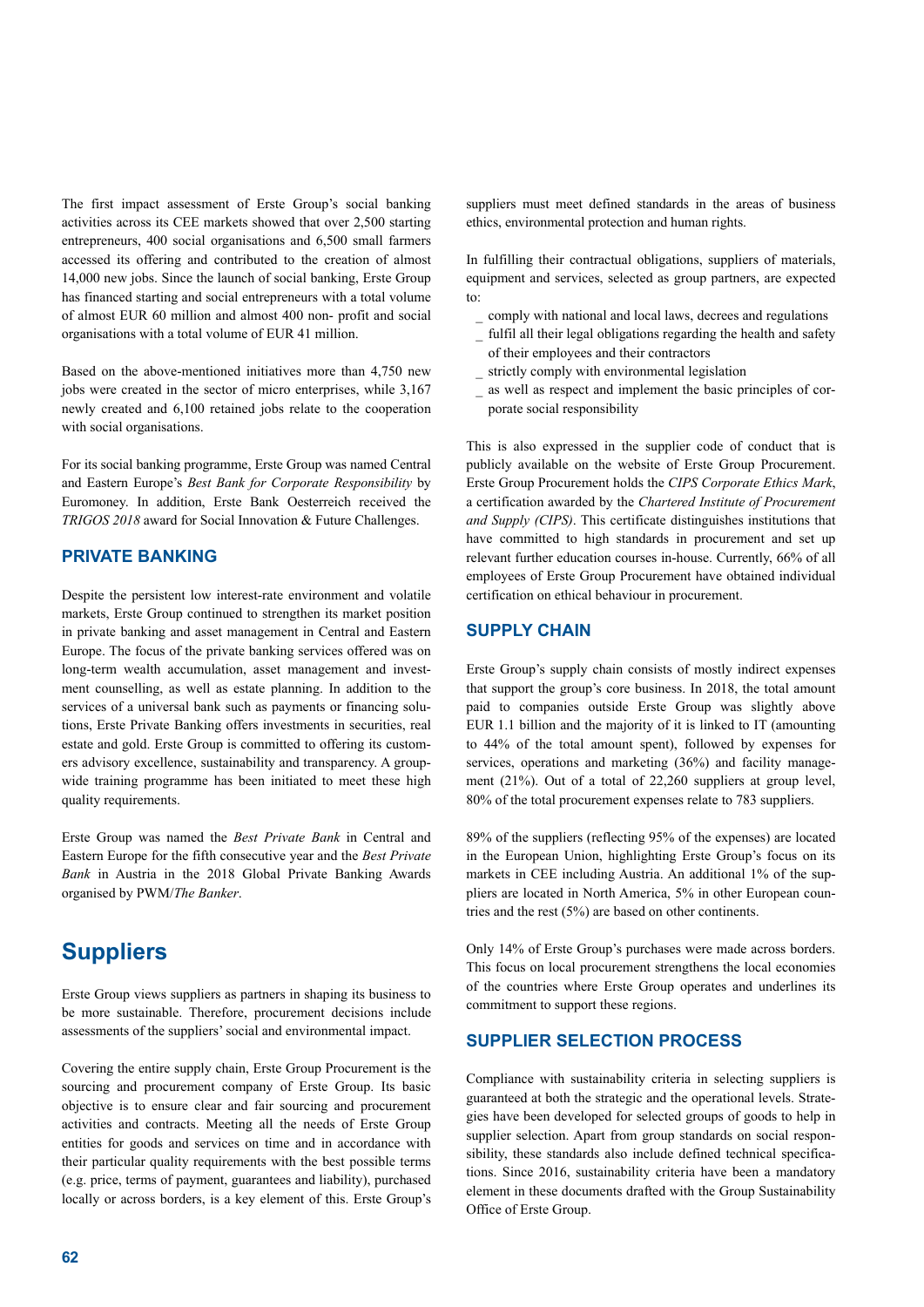To ensure that Erste Group's suppliers meet the group's corporate responsibility standards at an operational level, audit questionnaires are requested for any purchase of more than EUR 100,000 and regular supplier business reviews are performed.

The supplier audit questionnaire is processed with a special IT tool and is an integral part of Erste Group Procurement's supply chain. This operational tool ensures full transparency and allows timely assessment and risk identification before entering into contracts with suppliers. The results of the audits form the basis for the supplier evaluation in procurement.

To ensure correct procedures, all of the relevant steps have been integrated into the electronic tendering system. The IT application blocks the entry of further data and thus collaboration with the supplier, if there is not enough information or no explicit release has been given for suppliers classified as critical. Any noncompliance with the supplier code of conduct is brought forward to compliance delegates, who decide – if required – on further measures. In addition to the initial evaluation, regular supplier business reviews are performed covering the most important or riskiest suppliers.

#### **Environmental aspects**

Based on Erste Group's efforts in environmental protection, environmental aspects are part of Erste Group Procurement's supplier selection process. The supplier audit questionnaire addresses specific topics such as the:

- \_ existence of an environmental management system
- existence of a written environmental policy
- method of measuring  $CO<sub>2</sub>$  emissions
- existence of environmental targets
- information on fines or charges for environmental infringements
- \_ description of the supplier's supply chain

The audit questionnaire for procuring goods has additional questions on potentially hazardous chemicals, recycling capabilities of the product, the return policy at the end of the product's useful life and *ENERGY STAR* or similar standards.

A supplier sustainability scorecard was introduced back in 2017: suppliers must provide their ecological footprint (energy usage, waste, and emission) for the last two years – either on a general level or related to their activities for Erste Group. In 2018, 66 suppliers who are involved in resource-intensive operations like data centres or transportation were selected to provide their data for this scorecard. As these areas represent relevant criteria in the supplier selection process, their development will be continuously monitored and assessed.

In 2018, 1,416 contracts with suppliers were concluded or renewed. Of these, 16 suppliers were screened according to environmental standards. No supplier was subject to a specific environmental impact assessment beyond the standard audit questionnaire, nor was any supplier identified as having had a significant actual and potentially negative environmental impact. No actual and potentially negative environmental impact was identified in the supply chain. Finally, no supplier contract had to be terminated as a result of a significant actual and potentially negative environmental impact.

#### **Social aspects**

Since the supplier selection process includes social aspects, the supplier audit questionnaire also comprises specific topics such as the:

- \_ effective abolition of child labour
- \_ elimination of all forms of forced and compulsory labour
- \_ elimination of discrimination with respect to employment
- freedom of association and the right to collective bargaining
- reasonable working hours and fair remuneration
- health protection
- \_ occupational health and safety
- \_ job restructuring
- \_ remuneration
- fair working conditions
- \_ other social criteria in the supply chain

In 2018, Erste Group co-operated with 22,260 suppliers. 575 suppliers were screened according to both labour practice standards and human rights criteria. No supplier was subject to specific labour practice or human rights impact assessments beyond the standard audit questionnaire, nor was any supplier identified as having had a significant actual or potentially negative impact on labour practice or human rights. There was no actual and potentially negative impact on labour practice or human rights identified in the supply chain and no supplier contract had to be terminated as a result of a significant actual and potentially negative impact on labour practice or human rights.

Furthermore, no supplier was found in violation of or at risk of violating the right to exercise freedom of association and collective bargaining, nor was any supplier found to have significant risk of child labour, young workers exposed to hazardous work, or risk of incidents of forced or compulsory labour.

# **Employees**

Erste Group remains convinced that the current and future people-related goals can be achieved by focusing on the three pillars of its human resources strategy:

- \_ Culture
- $\overline{\phantom{a}}$  Competence
- \_ Competitiveness

Human capital is the key element for successful organisational, cultural and competency transformation. Modern organisations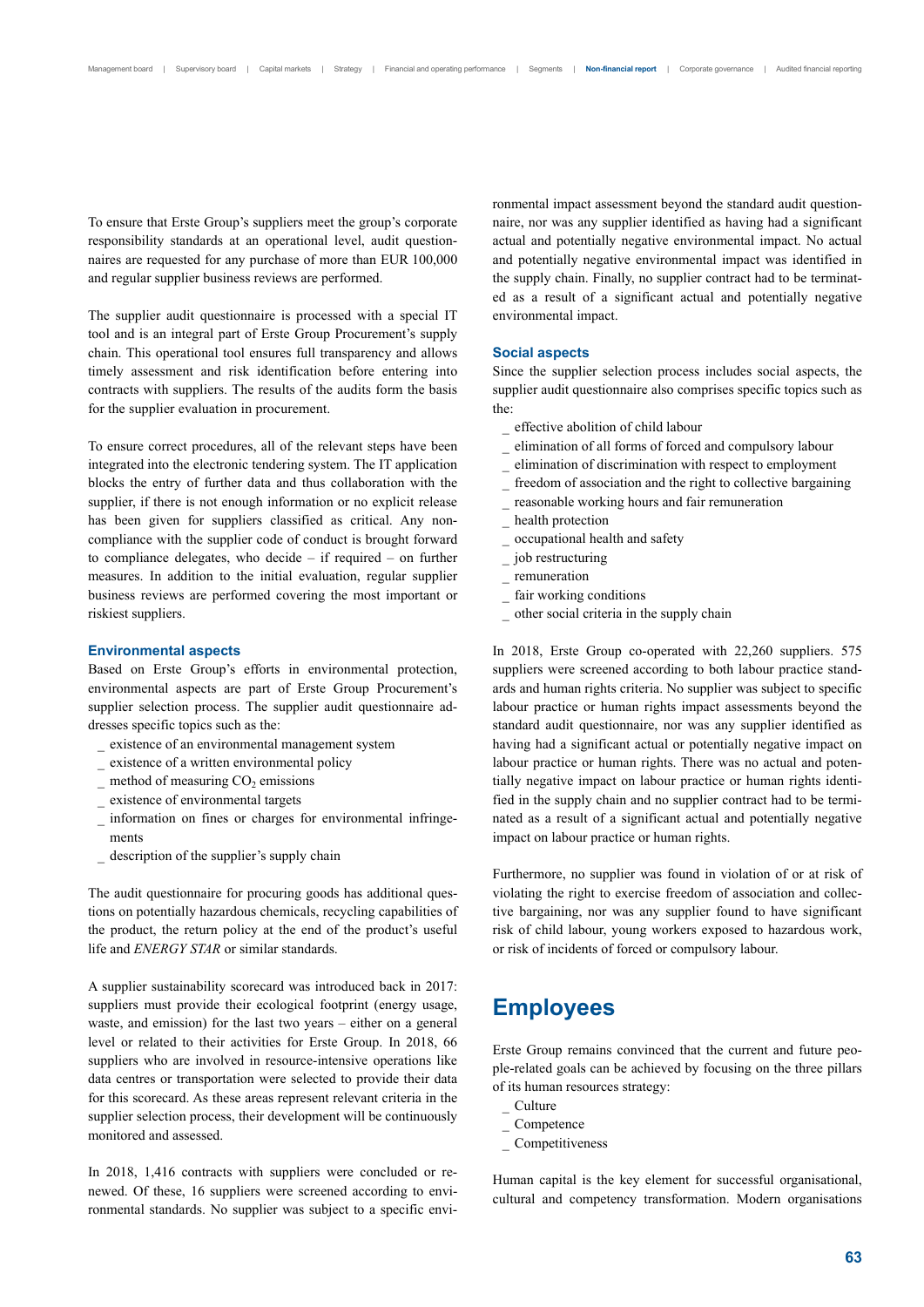enable people to work in a more flexible, adaptive and customerfocused way. Attracting, retaining and engaging top talent is crucial to business success and Erste Group strives to be the employer-of-choice in the region by offering various learning opportunities, diverse and international teams and challenging tasks in a flexible organisation.

Developing future leaders and experts within the company in a systematic way is what motivates high-potential employees. Talent management is driven by honest feedback, a fair and transparent assessment of individual potential and quality development activities in partnership with internationally renowned institutions. In four to five years, around 40% of today's competencies will be obsolete and replaced with completely new skillsets. Building future-fit competency is thus an essential element of Erste Group's day-to-day human resources work and learning initiatives go well beyond banking knowledge to also cover the broad economic and social issues facing the region.

Erste Group's cultural transformation aims at linking performance management and rewards qualitative aspects. This involves moving away from incentive schemes with predominantly sales-driven key performance indicators towards a remuneration philosophy that is more team-oriented and keeps the prosperity and satisfaction of the customers in constant focus.

Erste Group is contributing to the implementation of the UN Sustainable Development Goals and Agenda 2030. Its diversity strategy and activities support good health and well-being (Goal 3), gender equality (Goal 5), decent work & economic growth (Goal 8) and reduced inequalities (Goal 10).

# **DIVERSITY AND EQUAL OPPORTUNITY**

A diverse and inclusive workforce is essential for business success. Companies that are committed to diversity and inclusion benefit from more engaged employees, a better brand image and higher customer satisfaction. Erste Group sees diversity and inclusion as a vital part of its human resources strategy and key to attracting and retaining top employees.

Erste Group's diversity and inclusion principles are reflected both in its Statement of Purpose and Code of Conduct, which emphasise a work environment free of discrimination and harassment and values the work and worth of each and every person regardless of gender, age, disability, marital status, sexual orientation, skin colour, religious or political affiliation, ethnic background, nationality or any other aspect unrelated to their employment. Erste Group Bank AG, the parent company, is a good example for diversity, as its employees represent 46 nationalities.

In Austria, a Company Agreement on Preventing Discrimination and Promoting Respectful Behaviour in the Workplace protects against discrimination, bullying and sexual harassment. An independent Anti-Discrimination Officer advises and mediates in

matters concerning harassment and discrimination, and works with management on awareness and prevention. Erste Group's Diversity and Inclusion Policy provides the framework for local diversity managers to define priorities and initiatives that support the group diversity strategy. Every local banking subsidiary of Erste Group is a signatory to its national Diversity Charters.

The diversity priorities for 2018 were the following:

- \_ to increase the number of women in top management by at least one percentage point and develop more group-wide initiatives to support female leadership
- \_ to make careers in the field of IT more attractive for women through *Erste WIT ( Women in IT)*
- \_ to develop and encourage more initiatives in the area of LGBT+ inclusion
- to further develop local diversity initiatives in CEE
- to continue monitoring the gender pay gap on a country-bycountry basis and identify measures for closing it

Erste Group set a group-wide internal target of having at least 35% of positions in top management and 35% on supervisory boards filled by women by 2019. This target applies to the local banks (excluding other subsidiaries or the savings banks in Austria). The target set for 2018, to raise the share of women in top management by at least one percentage point, was not achieved: As of the end of 2018, 30% of positions in top management were filled by women (2017: 31%). The share of women in supervisory boards decreased slightly by 0.8% percentage points to 35.2%, but remained above the target of at least 35%. The banking subsidiaries of Erste Group showed different developments. Erste Bank Oesterreich, for instance, increased its share of woman in all management positions by one percentage point to 41%, and with 47% women in top management, Banca Comercială Română is the only bank in the Group that is almost at total gender parity.

To increase the number of women in top management, Erste Group aims for a better gender and age balance in its talent pools. The international talent pool is made up of 37% women and 30% of the group's key positions pool is female. In addition, Erste Group implemented a variety of initiatives to support the development of female leadership. In Austria, the Erste Women's Hub employee resource group continued key initiatives such as the *WoMentoring* programme, financial education for women, networking events for female employees and customers, and it focused on encouraging more men to take parental leave options and flexible work hours. The *Erste WIT* initiative organised a discovery day at Erste Campus where school-aged girls were introduced to careers in the fields of project management and IT in the framework of *Daughter's Day*. *ErsteNő* (Erste Women Club), Erste Bank Hungary's employee resource group for women, designed strategies to support work-life balance and mothers returning from parental leave, as well as to promote careers of female managers.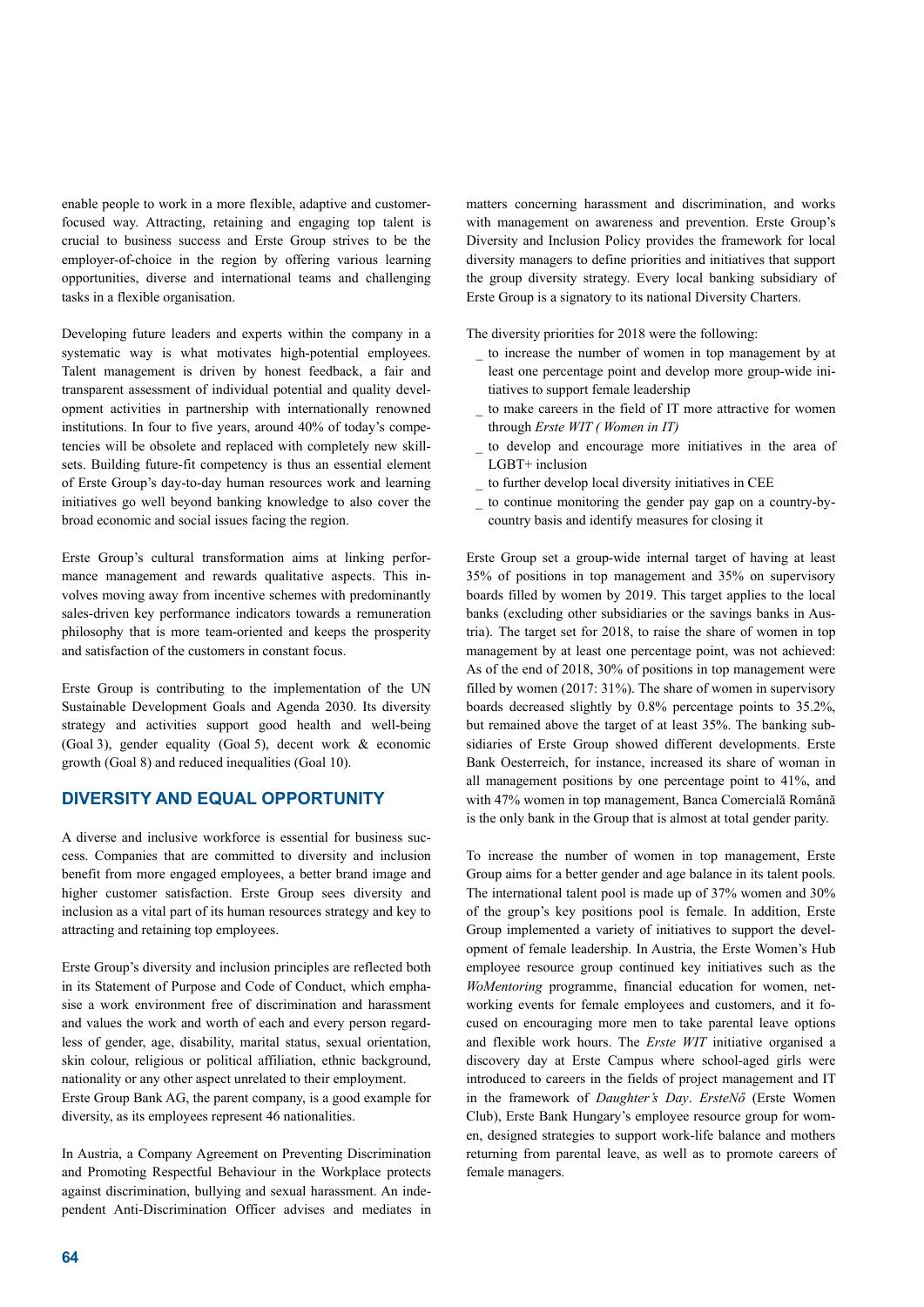Erste Group believes that diverse teams are more creative and flexible in reacting to changing demands. Valuing and understanding cultural diversity fosters inclusion and integration as well as better teamwork and co-operation. The *ErsteColours*  LGBT & Friends network was launched in Austria promoting inclusion by focusing on LGBT (Lesbian, Gay, Bisexual, Transgender) issues in human resources and society. In October 2018, Erste Bank Serbia signed the UN Standards of Conduct for Business on Tackling Discrimination against LGBT people and joined other companies in Serbia in the commitment to implement the standards. Erste Bank Hungary organised workshops for managers to promote inter-generational cooperation and focused on inclusion of both colleagues and customers with disabilities.

The diversity priorities for 2019 are the following:

- to reach the target of 35% women in top management and to maintain at least 35% women on supervisory boards and develop more group-wide initiatives to support female leadership
- to promote further financial literacy initiatives both for female employees and customers
- to further develop local diversity initiatives in CEE
- to continue monitoring the gender pay gap on a country-bycountry basis and identify measures for closing it

# **LEARNING, TALENT MANAGEMENT, LEADERSHIP AND COMPETENCY DEVELOPMENT**

Erste Group is committed to developing its employees' professional and interpersonal skills to ensure that they are well prepared to perform professionally and in a socially responsible manner. Erste Group continuously develops and aligns groupwide training programmes for senior experts and managers.

Erste School of Banking and Finance, the group's platform for professional and leadership training, offers customised executive training and personal development training courses as well as programmes for specific business areas. In 2018, the main focus was on further developing the group-wide talent management strategy, leadership development roadmap and the concept of functional competency management. Erste Group intensified its cooperation with the renowned IESE Business School. Other cooperation partners are IMD Lausanne, WU Executive Academy in Vienna and Ashridge Executive Education.

In addition, Erste Group further expanded the training part of the Finance College in four key areas: controlling, asset/liability management, accounting and business data excellence. New courses at the Risk Management College reflect the regulatory changes and contribute to bridging functional competency gaps of employees. The Corporates & Markets College's initiatives cover topics such as specific product knowledge or corporate sales abilities. In addition to project management, the Business Transformation College expanded its focus on business analysis and data management.

The two pillars of Erste group's leadership development and talent management strategies are the Erste Leadership Evolution Centre, which structures group-wide leadership development offerings and Erste Group's Talent Management Architecture, which ensures the continuous development of top employees through three talent pools. The International Talent Pool targets high-performing professionals up to board minus 3 management levels. As of the end of 2018, 37% of the International Talent Pool was women. The next level, the Group Key Positions Pool, aims at preparing managerial talents for roles at division head level. This pool comprises 30% women. The Executive Pool, which identifies and develops top executive level talent, comprises 33% women.

Erste Group also offers an annual Graduate Programme for university graduates. The aim of the programme is to attract top graduates and provide fundamental banking and risk management knowledge. In the current programme 50% of the participants are women.

In 2018, each employee of Erste Group had on average 30.4 training hours for professional development – women 31.0 and men 29.4 training hours. Employees in managerial positions had on average 26.7 training hours. Each employee of the Holding had on average 17.8 training hours for professional development –16.7 or women and 18.7 hours for men.

The focus for 2019 is the mobilisation of identified talents within the Group and further development of the digital learning offering.

### **REMUNERATION AND PEOPLE PERFORMANCE MANAGEMENT**

Erste Group's remuneration policy is geared towards an appropriate balance in rewarding performance, competencies and responsibility of its employees. As a signatory of the *Austrian Diversity Charter* and the *UN Global Compact*, Erste Group committed itself to the principles of equal opportunity and transparency, especially in remuneration. Consequently, one of the key strategic priorities is to ensure that all reward schemes are transparent, market-driven and linked to performance and personal development. Erste Group's general remuneration philosophy is to neither fall short nor lead the market but to offer competitive remuneration packages. Therefore, its remuneration policy aims to:

- \_ create an environment where employees can perform, develop and be involved
- reward at the right level to attract and retain employees with the required competence and skills
- be cost-competitive and cost-flexible for a sustainable business
- support leadership and employee behaviour that creates an engaging and unique customer experience and effective risk management practices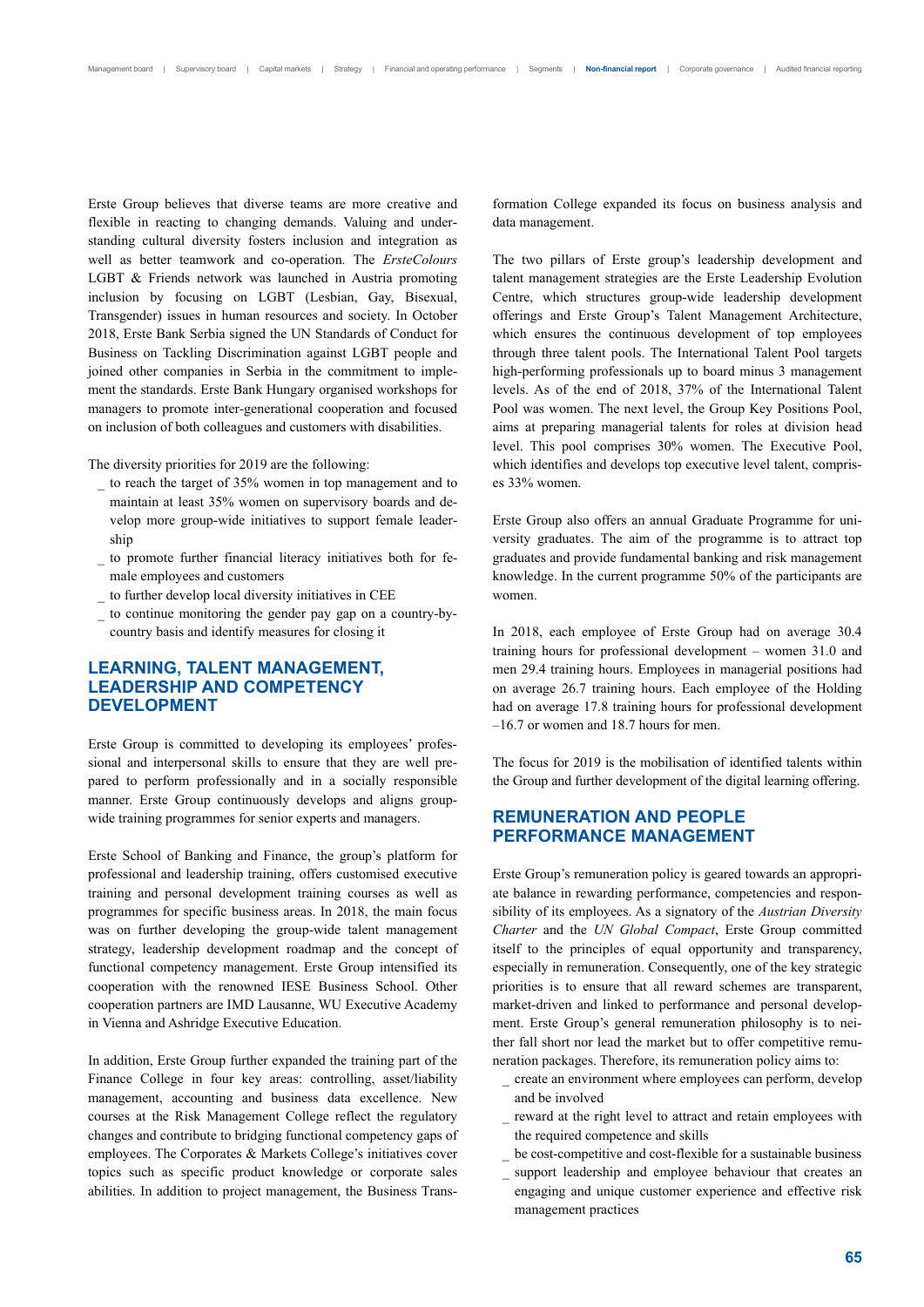All remuneration schemes are designed to meet the respective European and national regulatory requirements on remuneration, as well as the local banks' national remuneration practices and business line needs. The supervisory board reviews group and local remuneration policies and practices annually to ensure that remuneration practices comply with respective international and national regulations. The evaluation comprises the entire remuneration process from determining bonus budget pools, target setting, performance evaluation, awarding bonuses in relation to performance and fixed salary, to the actual pay-out of bonuses.

Erste Group's remuneration packages comprise fixed and variable components, benefits and benefits in kind and other individually agreed terms and conditions. Fixed remuneration is the core component of any employee's remuneration and is based on job complexity, individual contributions and local market conditions. The fixed salary represents a sufficiently high proportion of the total remuneration to cover the employees' basic cost of living and allow Erste Group for the operation of a flexible remuneration policy. Variable components of the remuneration are designed in such a way that they do not promote excessive risktaking. Variable remuneration components may be offered to all employees and are based on company, individual and business line performance. Specific sales incentive schemes are offered to employees working in the retail business line and are also based on company, individual and business line performance. Sales incentive schemes are based on quantitative and qualitative criteria. On all these levels, Erste Group uses a balance between financial and business growth, risk, customer satisfaction and cost indicators. The overall performance evaluation also includes the employee's social and business competence.

Benefits (in kind) are provided as a means to stimulate well-being in the work environment and to support an appropriate work-life balance. Amongst others, some of the benefits offered are flexible working time, study leave, parental leave as well as health centre expertise. Pension and insurance schemes aim at ensuring that employees have an appropriate standard of living after retirement. Pension and insurance provisions are according to local law, regulation and market practice.

# **EMPLOYEE HEALTH & WORK-LIFE BALANCE**

Respecting and promoting work-life balance among its employees has been a long-standing priority of Erste Group and it offers a wide variety of family-friendly measures and evaluates them on a regular basis to ensure that they meet the employees' needs. These measures differ from country to country and include flexible work arrangements, short sabbaticals and regular meetings for employees on parental leave. In 2018, Česká spořitelna piloted a 4-day work week in some regions, as well as an initiative where mothers returning from leave can work part time in branches.

One of the priority measures ensuing from the Career and Family (*Beruf & Familie*) Certification Audit in Austria is to encourage more men to take full advantage of parental leave options. As of the end of 2018, a total of 2,318 employees were on parental leave, thereof 2,224 women (95.9%) and 94 men (4.1%). With 9.7%, the share of men on parental leave is the highest in Austria  $-$  in the Holding 12 men (21.1%) were on parental leave.

As an additional offer, Erste Group opened its *MiniCampus* company kindergarten at Erste Campus in Vienna.

The development of health literacy, embedded in the UN Sustainable Development Goals (SDG 3) is essential for dealing with illnesses, guaranteeing equal access to health care, and advancing of social policies in this area. The workplace offers an ideal setting and infrastructure to support and promote health issues to large groups of people, thus making occupational health an important contributor to public health. Erste Group is committed to a proactive approach to helping its employees to identify and manage health risks. Health promotion activities and topics in Erste Group include lifestyle habits, work-life balance, mental health, stress prevention and nutrition counselling. A multiprofessional team of occupational physicians, industrial psychologists and physiotherapists assists Erste Group's employees in any matters of health and well-being.

The Health Centre at Erste Group's headquarters in Vienna focuses primarily on the prevention of chronic diseases which account for 50 – 80% of all global health costs. Erste Group has implemented a wide variety of measures to prevent or at least minimise the impact of chronic illness. These measures include preventive medical examinations (some 45% of employees in Austria take advantage of this), the prevention of cardio-vascular diseases through nutrition consultation, fitness offers, and blood pressure and other screenings. Through close cooperation with local health services providers such as rehabilitation centres, employees are guaranteed access to quick treatment. A company agreement on integration after longterm illness ensures that employees can gradually return to work after an extended sickness. Erste Group is one of very few companies with such an agreement, which has resulted in a significant decline in long-term illness over the past years.

Mental health is increasingly important for the labour market and the Health Centre had made it one of its priorities. It trained all managers on Prevention and Causes of Mental Illness and published a handbook *Leading to Health* which provides managers with advice and support measures on topics such as conflicts, crises, burnout, chronic illness, addiction as well as reintegration after long-term illness. Employees have access to work place psychologists, as well as to an external service that provides support for situations concerning children, school, problems at home and outside the home, and caring for older dependent family members. Employees on Erste Campus also have access to a free hotline where they can anonymously seek advice from qualified professionals.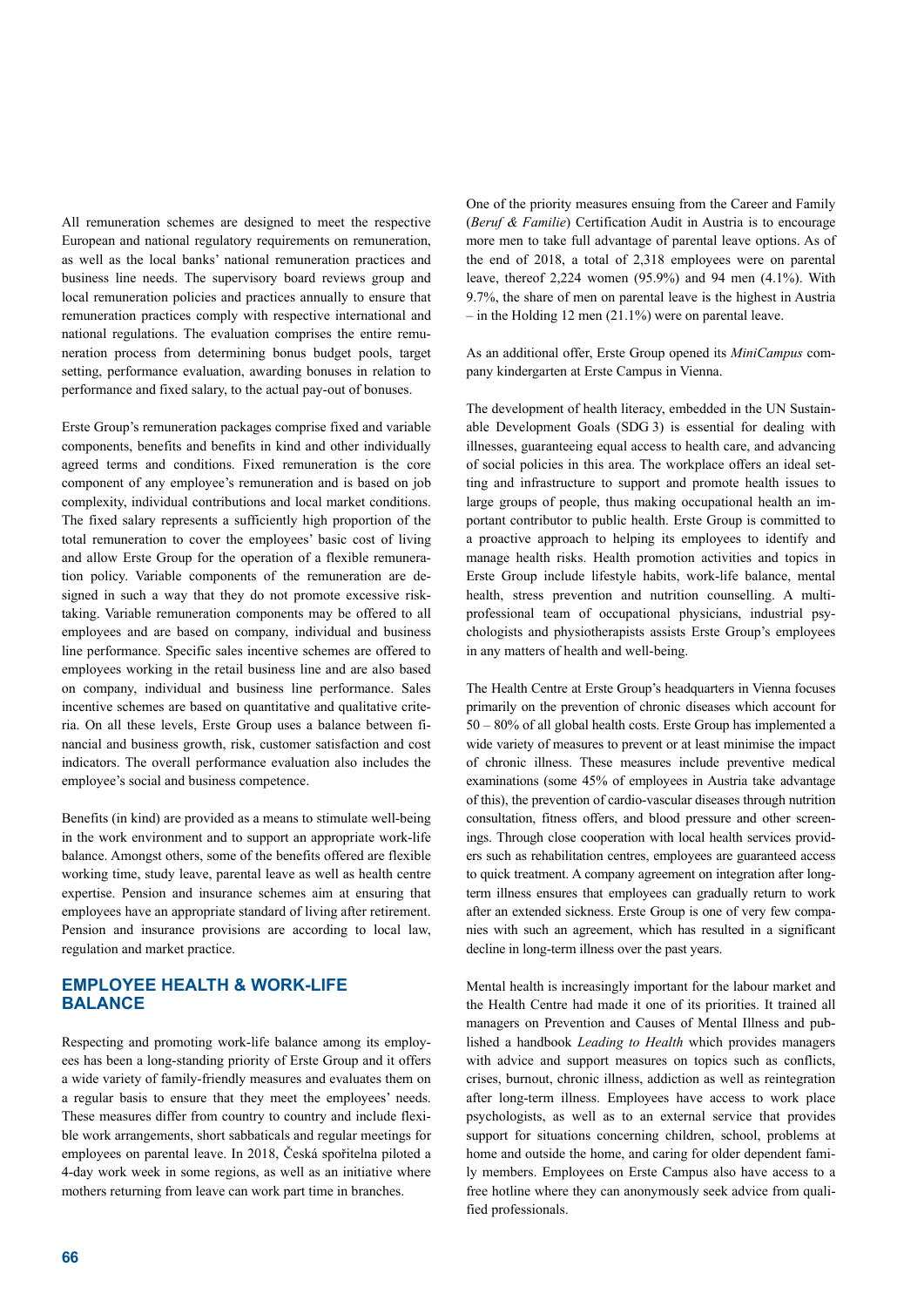#### **Staff indicators**

Staff indicators refer to the end of the reporting period. Total data (50,153 employees; headcount) include data from direct and indirect holdings of Erste Group outside its above-mentioned core markets. In 2018, the scope of consolidation was extended. 2018 data are therefore not comparable with 2017 data. Consequently, some indicators are only presented on the basis of 2018 data.

# **Overview and age structure 2018**

|                       | Total          |              | $30$ years    |        | 30-50 years   |        | >50 years     |        |
|-----------------------|----------------|--------------|---------------|--------|---------------|--------|---------------|--------|
|                       | <b>Females</b> | <b>Males</b> | <b>Number</b> | in $%$ | <b>Number</b> | in $%$ | <b>Number</b> | in $%$ |
| <b>Erste Group</b>    | 31.281         | 18.872       | 8.906         | 17.8%  | 30.276        | 60.4%  | 10.971        | 21.9%  |
| Austria incl. Holding | 9,977          | 8,966        | 3,256         | 17.2%  | 10,182        | 53.8%  | 5,505         | 29.1%  |
| thereof Holding       | 963            | 1,079        | 256           | 12.5%  | 1,290         | 63.2%  | 496           | 24.3%  |
| Czech Republic        | 7.164          | 3,245        | 2,180         | 20.9%  | 6,035         | 58.0%  | 2,194         | 21.1%  |
| Slovakia              | 3,022          | 1,203        | 740           | 17.5%  | 2,698         | 63.9%  | 787           | 18.6%  |
| Romania               | 5,167          | 2.275        | 1,384         | 18.6%  | 4,700         | 63.2%  | 1,358         | 18.2%  |
| Hungary               | 2,062          | 1,192        | 558           | 17.1%  | 2,425         | 74.5%  | 271           | 8.3%   |
| Croatia               | 2,154          | 1,005        | 458           | 14.5%  | 2,247         | 71.1%  | 454           | 14.4%  |
| Serbia                | 786            | 324          | 140           | 12.6%  | 753           | 67.8%  | 217           | 19.5%  |

### **Mode of employment**

|                       |                | <b>Full-time employees</b> |                | <b>Part-time employees</b> |                |                |                |              |
|-----------------------|----------------|----------------------------|----------------|----------------------------|----------------|----------------|----------------|--------------|
|                       | 2018           |                            | 2017           |                            |                |                | 2017           |              |
|                       | <b>Females</b> | <b>Males</b>               | <b>Females</b> | <b>Males</b>               | <b>Females</b> | <b>Males</b>   | <b>Females</b> | <b>Males</b> |
| <b>Erste Group</b>    | 25,085         | 17,846                     | 24.292         | 16.218                     | 6,191          | 1,031          | 4,625          | 942          |
| Austria incl. Holding | 5,178          | 8,190                      | 4,203          | 6,525                      | 4,797          | 778            | 3,250          | 607          |
| thereof Holding       | 637            | 996                        | 688            | 1.045                      | 326            | 83             | 309            | 61           |
| Czech Republic        | 6,421          | 3,167                      | 6,563          | 3.162                      | 742            | 79             | 739            | 92           |
| Slovakia              | 2,942          | 1,192                      | 3,028          | 1,257                      | 80             | 11             | 58             | 12           |
| Romania               | 4,858          | 2,199                      | 4,871          | 2,188                      | 309            | 76             | 347            | 145          |
| Hungary               | 1,872          | 1,117                      | 1,828          | 1,095                      | 190            | 75             | 159            | 76           |
| Croatia               | 2,107          | 1,006                      | 2,153          | 1,016                      | 45             | $\overline{A}$ | 40             | 0            |
| Serbia                | 784            | 323                        | 751            | 318                        | 2              |                | $\overline{2}$ |              |

#### **Selected indicators**

| <u>Jeiecteu Indicaturs</u> |                                          |       |       |                                                 |      |                                                   |                                                      |      |  |
|----------------------------|------------------------------------------|-------|-------|-------------------------------------------------|------|---------------------------------------------------|------------------------------------------------------|------|--|
|                            | Share of women in executive<br>positions |       |       | Share of women in other<br>managerial positions |      | Average number of sick leave<br>days per employee | <b>Number of employees with</b><br>health disability |      |  |
|                            | 2018                                     | 2017  | 2018  | 2017                                            | 2018 | 2017                                              | 2018                                                 | 2017 |  |
| <b>Erste Group</b>         | 24.7%                                    | 29.9% | 38.6% | 43.3%                                           | 9    | 7.9                                               | 582                                                  | 394  |  |
| Austria incl. Holding      | 15.7%                                    | 19.3% | 23.0% | 29.2%                                           | 8    | 7.1                                               | 308                                                  | 138  |  |
| thereof Holding            | 17.9%                                    | 18.9% | 26.0% | 26.7%                                           | 6    | 5.6                                               | 13                                                   | 23   |  |
| Czech Republic             | 23.4%                                    | 25.6% | 42.2% | 40.5%                                           | 12   | 8.9                                               | 143                                                  | 109  |  |
| Slovakia                   | 23.4%                                    | 26.5% | 58.1% | 56.9%                                           | 10   | 4.5                                               | 77                                                   | 102  |  |
| Romania                    | 43.5%                                    | 50.6% | 54.7% | 55.3%                                           | 8    | 8.4                                               | 33                                                   | 27   |  |
| Hungary                    | 25.0%                                    | 23.8% | 47.8% | 50.8%                                           | 10   | 7.7                                               | 3                                                    | 8    |  |
| Croatia                    | 35.0%                                    | 35.5% | 57.2% | 60.5%                                           | 5    | 12.5                                              | 11                                                   | 9    |  |
| Serbia                     | 40.9%                                    | 40.9% | 53.2% | 53.8%                                           | 3    | 6                                                 |                                                      |      |  |

Executive positions cover all the board and board-1 positions. Other managerial positions cover all the board-2, board-3 and board-4 positions.

Governance bodies: Detailed information about the members of the management board and the supervisory board of the Holding is presented in the Corporate Governance Report. As of year-end 2018, only males were members of the management board, and all of them were older than 50 years. 65% of the members of the supervisory board were males, 35% were females.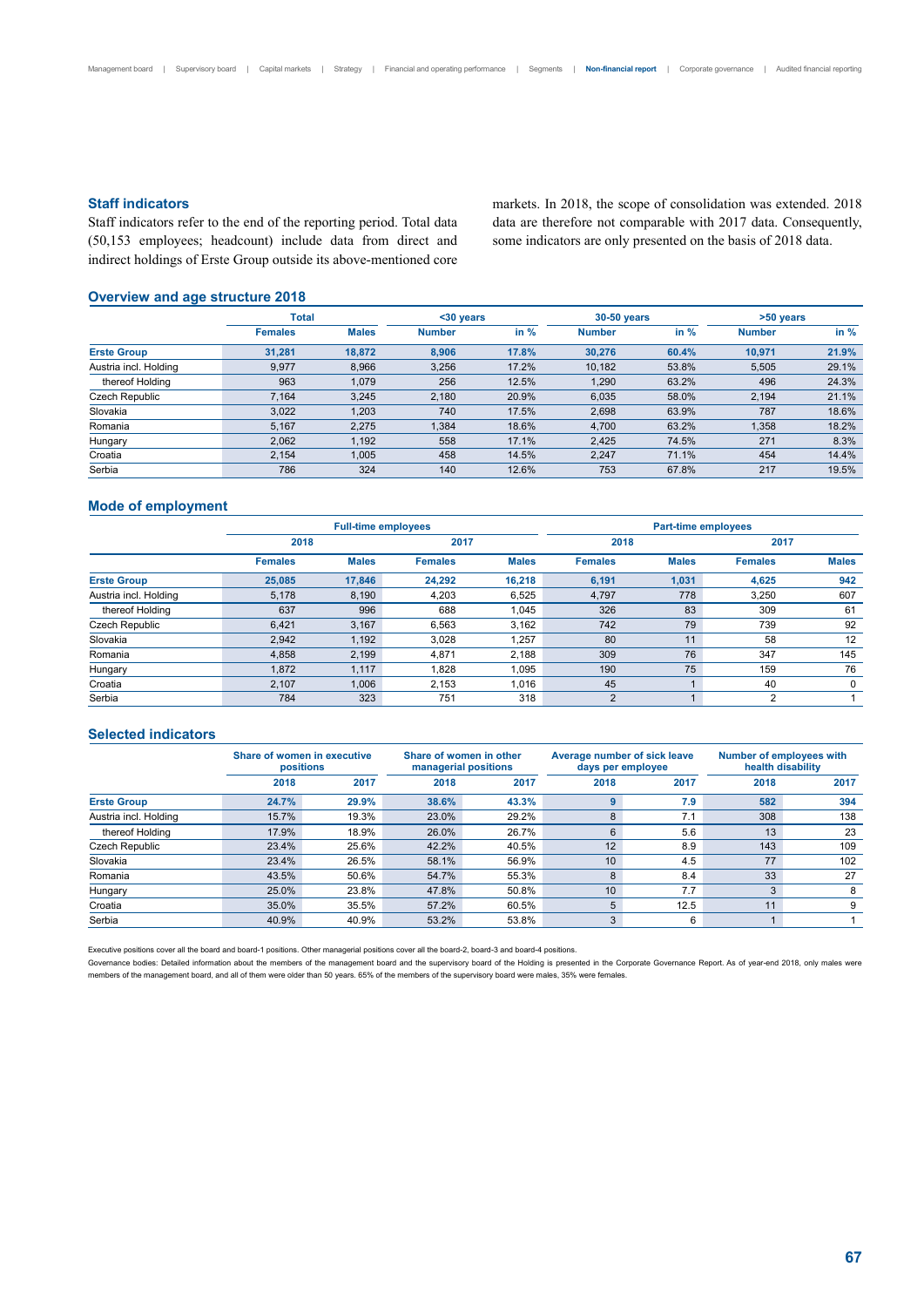#### **Parental leave (return to work after parental leave)**

|                       |                | 2018   |                |        | 2017          |                |               |        |  |
|-----------------------|----------------|--------|----------------|--------|---------------|----------------|---------------|--------|--|
|                       | <b>Females</b> |        | <b>Males</b>   |        |               | <b>Females</b> | <b>Males</b>  |        |  |
|                       | <b>Number</b>  | in $%$ | <b>Number</b>  | in $%$ | <b>Number</b> | in $%$         | <b>Number</b> | in $%$ |  |
| <b>Erste Group</b>    | 929            | 75.5%  | 82             | 90.1%  | 955           | 73.8%          | 83            | 95.4%  |  |
| Austria incl. Holding | 235            | 79.1%  | 57             | 95.0%  | 268           | 91.5%          | 64            | 98.5%  |  |
| thereof Holding       | 20             | 90.9%  | 9              | 90.0%  | 54            | 96.4%          | 18            | 100%   |  |
| Czech Republic        | 150            | 54.2%  |                | 100%   | 173           | 53.2%          |               | 100%   |  |
| Slovakia              | 44             | 61.1%  | 8              | 66.7%  | 54            | 40.9%          | 8             | 100%   |  |
| Romania               | 249            | 83.8%  | 12             | 85.7%  | 202           | 86.7%          |               | 87.5%  |  |
| Hungary               | 84             | 100%   | $\overline{2}$ | 100%   | 121           | 84.0%          | 0             | 0%     |  |
| Croatia               | 105            | 77.2%  |                | 100%   | 54            | 83.1%          |               | 100%   |  |
| Serbia                | 22             | 88.0%  | $\Omega$       | 0%     | 40            | 72.7%          | 0             | 0%     |  |

Every employee in a permanent employment contract is eligible to take parental leave. The ratio (in %) shows the return rate after parental leave has ended.

#### **New hires 2018**

| IVAN TIILAJ EA IA     |               |                |               |              |               |            |               |             |               |        |
|-----------------------|---------------|----------------|---------------|--------------|---------------|------------|---------------|-------------|---------------|--------|
|                       |               | <b>Females</b> |               | <b>Males</b> |               | $30$ years |               | 30-50 years | >50 years     |        |
|                       | <b>Number</b> | in $%$         | <b>Number</b> | in $%$       | <b>Number</b> | in $%$     | <b>Number</b> | in $%$      | <b>Number</b> | in $%$ |
| <b>Erste Group</b>    | 4,543         | 9.1%           | 2.440         | 4.9%         | 3.506         | 7.0%       | 3.138         | 6.3%        | 339           | 0.7%   |
| Austria incl. Holding | 882           | 4.7%           | 835           | 4.4%         | 888           | 4.7%       | 730           | 3.9%        | 99            | 0.5%   |
| thereof Holding       | 70            | 3.4%           | 94            | 4.6%         | 63            | 3.1%       | 96            | 4.7%        | 5             | 0.2%   |
| Czech Republic        | 1,321         | 12.7%          | 561           | 5.4%         | 1.012         | 9.7%       | 774           | 7.4%        | 96            | 0.9%   |
| Slovakia              | 461           | 10.9%          | 140           | 3.3%         | 326           | 4.4%       | 250           | 5.9%        | 25            | 0.6%   |
| Romania               | 895           | 12.0%          | 398           | 5.3%         | 652           | 8.8%       | 577           | 7.8%        | 64            | 0.9%   |
| Hungary               | 491           | 15.1%          | 255           | 7.8%         | 285           | 8.8%       | 419           | 12.9%       | 42            | 1.3%   |
| Croatia               | 293           | 9.3%           | 128           | 4.1%         | 198           | 6.3%       | 213           | 6.7%        | 10            | 0.3%   |
| Serbia                | 100           | $9.0\%$        | 53            | 4.8%         | 75            | 6.8%       | 76            | 6.8%        | 2             | 0.2%   |

The percentages refer to the total headcount.

#### **Fluctuation 2018**

|                       | <b>Females</b> |       |               | <b>Males</b><br><30 years |               |        | 30-50 years   |        | >50 years     |        |
|-----------------------|----------------|-------|---------------|---------------------------|---------------|--------|---------------|--------|---------------|--------|
|                       | <b>Number</b>  | in %  | <b>Number</b> | in $%$                    | <b>Number</b> | in $%$ | <b>Number</b> | in $%$ | <b>Number</b> | in $%$ |
| <b>Erste Group</b>    | 4,525          | 12.6% | 2.460         | 11.5%                     | 2.151         | 17.1%  | 3.697         | 10.9%  | 1.137         | 10.4%  |
| Austria incl. Holding | 734            | 6.7%  | 758           | 7.7%                      | 407           | 9.7%   | 653           | 5.9%   | 432           | 7.9%   |
| thereof Holding       | 51             | 4.8%  | 84            | 7.1%                      | 17            | 4.8%   | 78            | 5.4%   | 40            | 8.6%   |
| Czech Republic        | 1.410          | 16.4% | 542           | 14.4%                     | 681           | 21.1%  | 963           | 14.0%  | 308           | 14.0%  |
| Slovakia              | 465            | 13.2% | 192           | 13.9%                     | 240           | 20.7%  | 323           | 10.8%  | 94            | 12.0%  |
| Romania               | 955            | 15.7% | 459           | 16.9%                     | 487           | 23.0%  | 794           | 14.4%  | 133           | 11.2%  |
| Hungary               | 487            | 19.7% | 258           | 18.1%                     | 169           | 21.0%  | 528           | 19.0%  | 48            | 15.1%  |
| Croatia               | 318            | 12.9% | 144           | 12.5%                     | 107           | 18.1%  | 264           | 10.5%  | 91            | 17.3%  |
| Serbia                | 59             | 6.6%  | 48            | 12.7%                     | 23            | 11.3%  | 64            | 7.6%   | 20            | 8.6%   |

This table presents the number of employees who left Erste Group (including retirements) during the financial year and it does not include employees on parental leave, internal transfers within Erste Group or departing tra and interns. The fluctuation is calculated pursuant to the Schlüter formula. For Erste Group (total of males and females), fluctuation stood at 12.17%.

# **Environment**

In recent years, ecological sustainability has developed from a marginal issue to an important part of business policy called for also by employees, customers and investors.

The European Union has been pursuing sustainable finance activities to contain climate change since 2017. To limit global warming, the economy will have to transition largely to using renewable energy sources within the next three decades. With current estimates forecasting a need for additional funding in the amount of EUR 180 billion per year, banks, insurers and other financial institutions also play a key role in preventing climate change.

Many states – including Austria – have signed the Paris Agreement on climate change, committing themselves to a reduction or even all-out ban on fossil fuels. On the other hand, there is a lack of actual policies for achieving national targets. It is therefore all the more important that companies like Erste Group define their own ecological targets and understand sustainability as part of their corporate responsibility.

Banks are service providers whose business operations have only a modest direct impact on the environment, mostly through their consumption of energy and paper. Regardless of this, Erste Group recognises its responsibility and has implemented a group-wide environmental strategy aiming at minimising both its direct and indirect ecological footprint.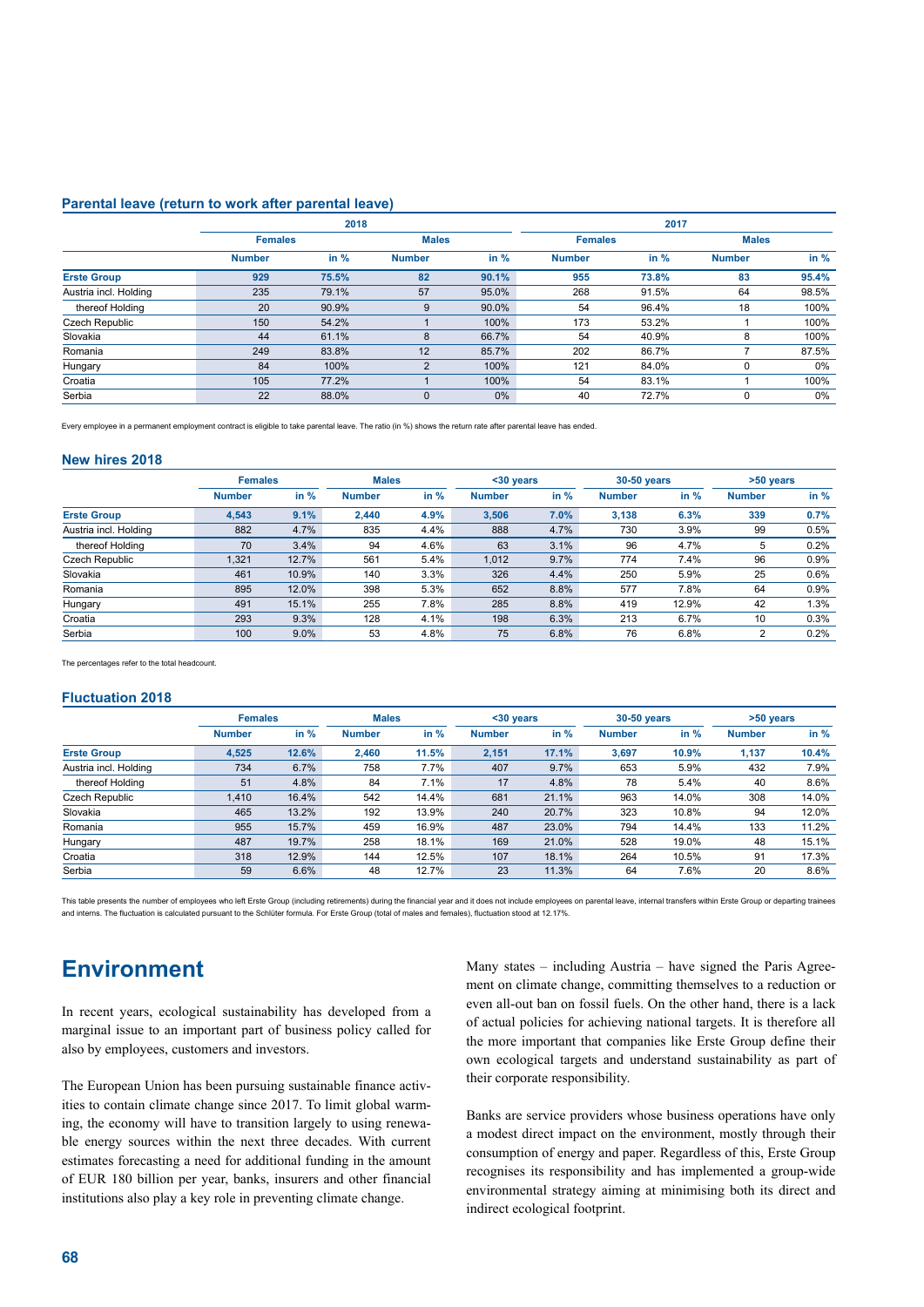# **ENVIRONMENTAL STRATEGY**

Erste Group's environmental strategy is built on four pillars:

- \_ implementation of environmental management systems
- \_ integration of ecological criteria into banking products and services
- implementation of a supply chain management system for all products and services needed to run the banking business
- \_ cooperation with environmental NGOs

The following priority areas were defined as part of the environmental strategy to integrate social and ecological aspects more closely into Erste Group's day-to-day business:

- \_ climate protection and sustainable use of natural resources: increased use of energy from renewable sources, improvement of energy efficiency at all office locations, branches and data centres and reduction of business travel by increased reliance on telephone and video conferences.
- include ecological considerations in purchase decisions by supply change management
- expand the range of sustainable banking products, defining additional criteria for responsible financing

#### **Environmental targets**

The reduction targets set for the years 2012 to 2016 led to a notable decline in  $CO<sub>2</sub>$  emissions. Since then, no new group-wide reduction targets have been defined. Erste Group reduced its CO<sub>2</sub>e emissions by 15,393 tonnes  $(-20.0\%)$  year-on-year, of which the most significant reductions were recorded in the Czech Republic and Hungary.

Based on 2018 data, new relative rather than absolute reduction targets, e.g. by recording energy consumption per square metre of office floor space or  $CO<sub>2</sub>$  emissions per employee, will be set for the upcoming years. Showing the development of energy efficiency also improves comparability. In the past, comparability of energy consumption and efficiency was adversely affected by factors such as the steady increase in the number of entities on which environment data are collected due to new statutory regulations, by branch closures and increasing digitalisation. One of the key questions, however, is not solely how much energy is being used, but whether the energy used comes from renewable energy sources.

Scope 3 emissions (e.g. kilometres travelled by air, train and rental car for business purposes) are no longer captured as the effort involved in recording such data in detail is disproportionate to the information gained by the exercise. Also, there are no generally accepted estimates available for converting distance travelled into  $CO<sub>2</sub>$  emissions.

#### **Ecological footprint**

|                                    | 2017     | 2018           |
|------------------------------------|----------|----------------|
| Electricity consumption            | 182 GWh  | <b>178 GWh</b> |
| Heating/cooling energy consumption | 171 GWh  | <b>140 GWh</b> |
| Fuel consumption                   | 38 GWh   | 45 GWh         |
| Total energy consumption           | 391 GWh  | 363 GWh        |
| $CO2e$ -emissions (Scope 1 and 2)  | 76.936 t | 61,543 t       |
| Copy paper consumption             | 1,733t   | $1,705$ t      |

2017 data was adapted in line with the extended scope of consolidation

Due to the change in the number of entities covered, a comparison of data with those of the previous year is not meaningful.

#### **Implementation of environmental management systems**

ISO 14001 and/or ISO 50001 certifications in Croatia, Slovakia and Hungary have been completed, while implementation at the Holding and Erste Bank Oesterreich has been postponed to 2019/2020. Of the Austrian savings banks, Steiermärkische Sparkasse has been ISO 14001 certified and Allgemeine Sparkasse Oberösterreich ISO 50001 certified.

All material subsidiaries are expected to implement a certified environmental/energy management system by year-end 2020. This should create the basis for efficient monitoring of environmental data at all material entities.

# **PRIORITIES**

#### **Improving energy efficiency**

For banks, the most effective approach to cutting  $CO<sub>2</sub>$ -emissions is to switch to electricity from renewable energy sources. Erste Group has completed this change in Austria and Croatia and partially completed it in Hungary and the Czech Republic.

Consumption of electrical energy, heating and hot water is largely reduced by the construction and use of new headquarters buildings, such as in Vienna (Erste Campus), Bucharest (The Bridge) and Belgrade (Sirius Office). Bank branches are mostly located at rented premises, which reduces their ability to control energy consumption.

Erste Campus in Vienna, for example, is being supplied exclusively with non-fossil-fuel energy (district heating and cooling and green electricity). In 2018, energy consumption for heating and cooling was reduced by 27% compared with 2017 by using cold groundwater for cooling and optimising heat pumps combined with geothermal energy.

The new headquarters of Banca Comercială Română has been certified *LEEDS* (Leadership in Energy and Environmental Design) Gold and has replaced old, energy-inefficient buildings. In 2018, the consumption of electrical and heating energy was reduced due to various measures in Romania by 17 GWh (19%). The replacement of old and inefficient heating and cooling systems reduced the consumption of electrical energy for both heating and hot water by 19% in Romania.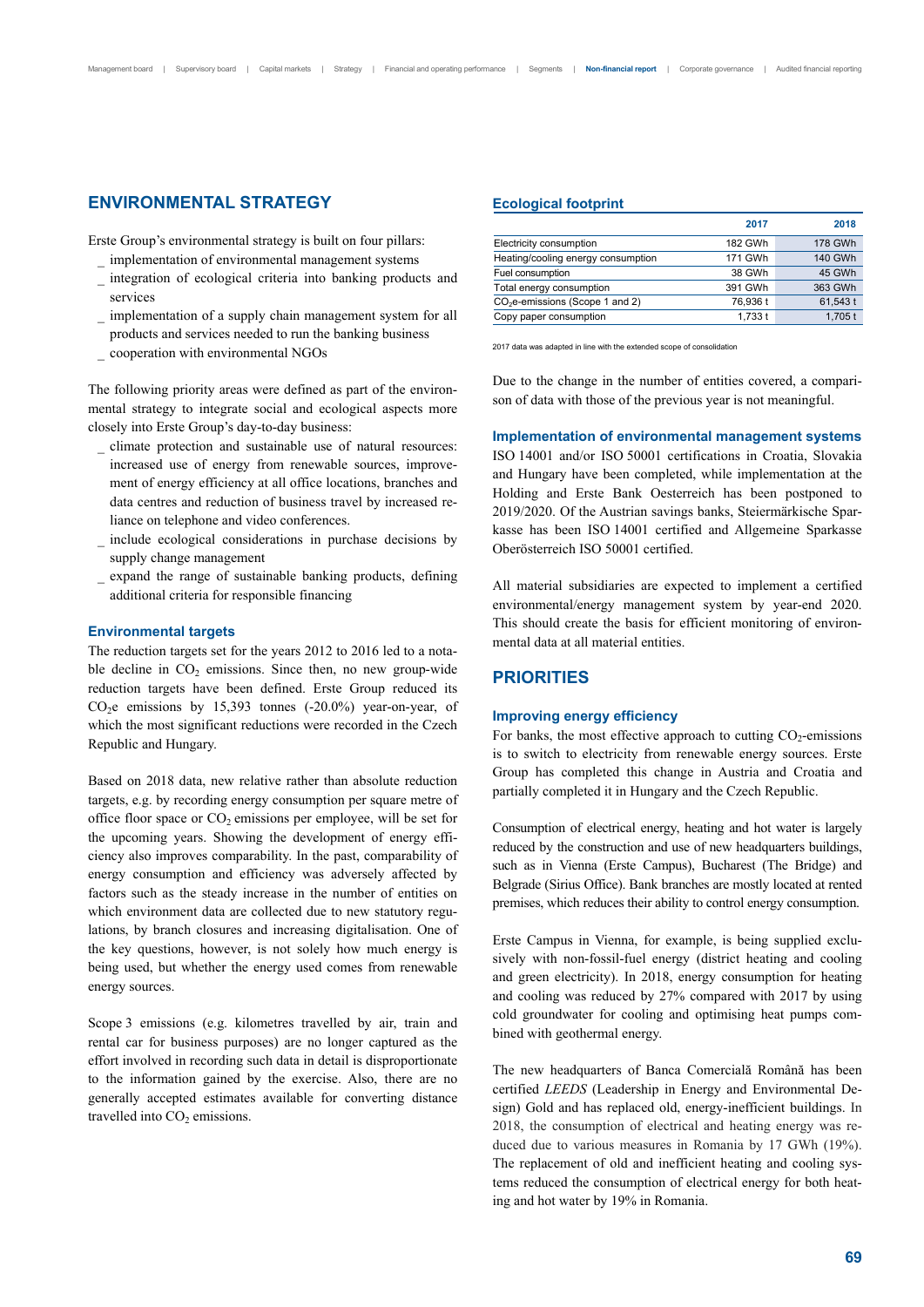At Slovenská sporitelna, the focus was again on raising energy efficiency. The replacement of old IT systems with new equipment reduced total energy consumption by 4.4 GWh (14%) year-on-year.

Česká spořitelna lowered its  $CO<sub>2</sub>e$  emissions from 2011 to 2017 by 47%. In April 2018, it won the *ZNIZUJEME CO<sub>2</sub>* (we reduce  $CO<sub>2</sub>$ ) award for progress made. Česká spořitelna cut its  $CO<sub>2</sub>e$ emissions by another 45%year-on-year to 15,133 tonnes, by switching largely to electric power from renewable sources.

Erste Bank Serbia has opened another office location (Aleksandar Building) in addition to the Sirius Office Building. Certification of the Sirius headquarters to *BREEAM* (Building Research Establishment Environmental Assessment Method for Buildings) Gold standards was completed in 2018.

#### **Use of electric and hybrid vehicles**

An additional measure to reduce  $CO<sub>2</sub>e$  emissions is the replacement of fossil fuel-powered company cars with e-cars or hybrid cars. Erste Group's pioneer in this regard is Waldviertler Sparkasse. Four out of a total of 20 company cars are electric vehicles that run mainly on power generated by photovoltaic systems installed on the rooftops of Sparkassen buildings. Overall, the systems generated 14,738 kWh of electric energy. At Erste Campus in Vienna, a car sharing system was tested at the initiative of s Leasing in late 2017. In addition, the number of charging stations for e-vehicles was increased from 12 to 36 in the publicly accessible car park. Almost all local banks of Erste Group are increasingly using hybrids as company cars.

In Romania, 20 e-cars were placed at the disposal of a car-sharing initiative (eGO) for the exclusive use by customers of Banca Comercială Română. If this initiative proves popular with customers, it will be rolled out to other cities in the country.

#### **Reduction of paper consumption**

To minimise its environmental impact, Erste Group continuously runs paper-saving initiatives and takes into account ecological criteria aiming for the goal of purchasing only 100% recycled paper. The trend towards digitalisation in the banking business also helps to reduce paper consumption. By using 700 electronic signature pads (rather than printed forms) Steiermärkische Sparkasse saves about 50,000 sheets of paper per month. In 2018, Erste Group's copy paper consumption totalled more than 1,700 tonnes, the share of recycled paper stood at 71%.

Current efforts aim at processing all standard banking transactions electronically wherever possible, which will accelerate back office procedures and make customer service more efficient. This improves not only the customer experience but also reduces paper consumption.

Erste Bank Croatia replaced all paper towel dispensers with cloth hand driers, reducing its paper waste by 18 tonnes and cuting costs by 30%.

#### **Other environmental initiatives**

Across the group, existing lighting systems have been replaced with LED systems wherever this made technical and economic sense. At Erste Campus, water from large rainwater cisterns has been used for watering green spaces and flushing toilets since 2018.

More details on ecological criteria related to procurement are provided in the chapter on suppliers.

One element of Erste Group's environmental strategy is cooperation with environmental NGOs that offer access to their local and international know-how and provide valuable assistance to Erste Group in its efforts to become an even more environmentally sustainable company. Even though the partnership between Erste Group and the WWF Climate Group was not renewed for 2018, Erste Asset Management continues to work closely with WWF on ecologically highly sustainable investment funds.

For a number of years, Erste Bank Serbia has been sponsoring a nation-wide *Green Ideas* competition, which gives awards to the best projects related to ecological topics of the participating companies. In addition, Erste Bank Serbia is a partner of the *samo ne autom* project initiated by the Serbian Ministry for the Protection of the Environment, which promotes commuting by environmentally friendly means of transport rather than by car and takes part in the Earth Hour movement initiated by WWF.

Slovenská sporiteľňa and Allgemeine Sparkasse Oberösterreich placed bee hives on the rooftops of their headquarters, following the example of Erste Campus in Vienna. In addition to producing excellent honey, these bee hives also serve as a visible symbol of the need for nature conservation. Slovenská sporiteľňa also contributes to reducing private motor vehicle traffic by supporting the Bike to Work national initiative and encouraging employees to commute to work by bicycle. Erste Bank Serbia has launched a similar initiative promoting the use of bicycles by customers and employees.

#### **Environmental data**

Environmental data are collected group-wide with a software tool (*cr360*), which uses emission factors from the UK Department for Environment, Food & Rural Affairs (DEFRA) and the International Energy Agency (IEA).

#### **Environmental indicators**

Total figures shown in the following tables include data of direct and indirect holdings of Erste Group outside its core markets. A detailed presentation of Holding data is not available, as a meaningful separation of environmental indicators is not possible due to the shared usage of the location (Erste Campus) with other entities. In 2018, the scope of consolidation was extended; the 2018 data are therefore not comparable with the preceding year. Relative environmental data for 2018 refer to 43,345 FTEs.